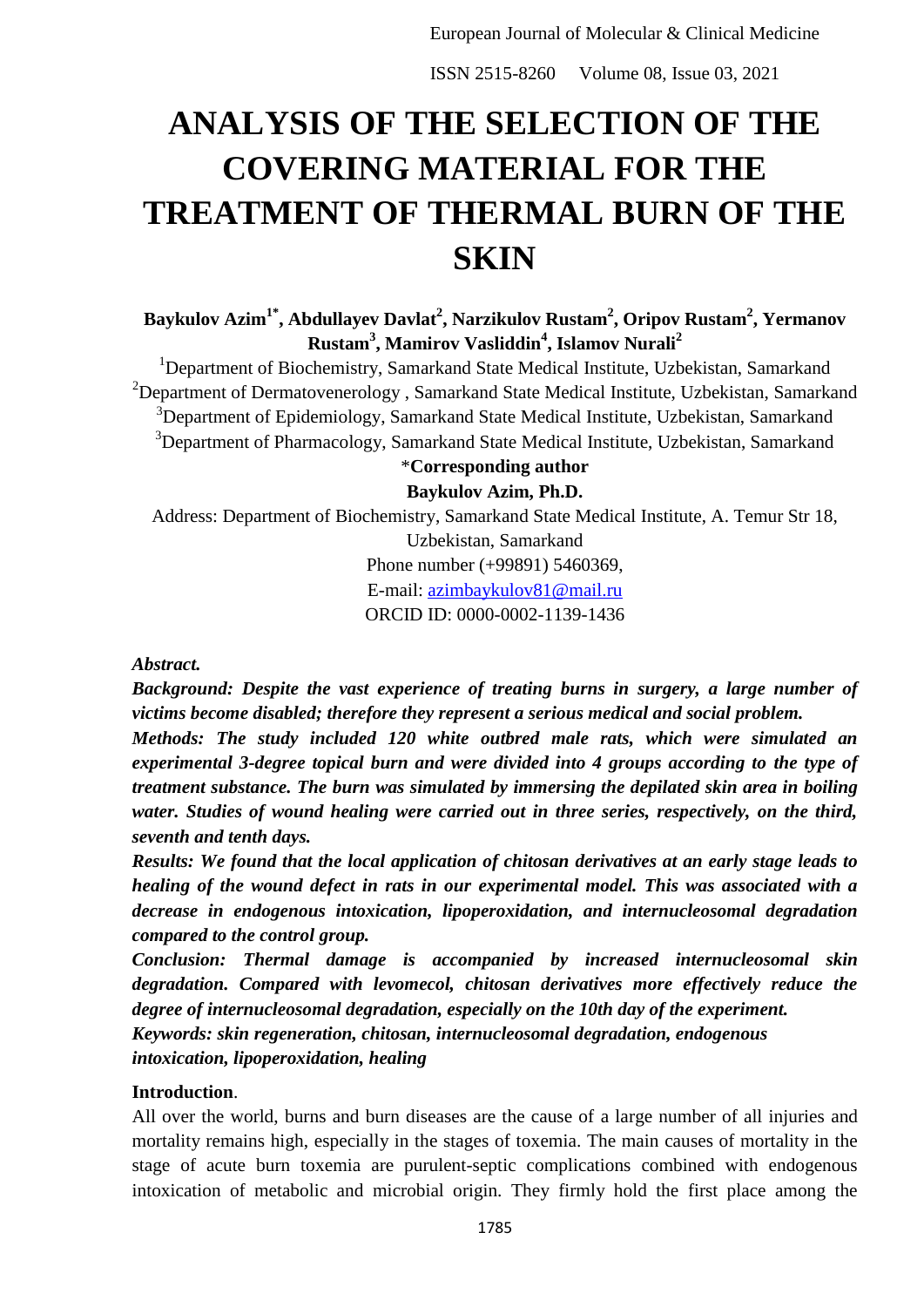reasons. At the same time, the risk of developing early sepsis increases, especially with deep burns on the surface of the body. Despite the vast experience in treating burns in surgery, a large number of victims become disabled, so they are a serious medical and social problem [61].

On a global scale, surgery conducts a number of scientific studies on the creation and use of drugs that stimulate the processes of reparative regeneration in the epithelial cells of the damaged focus. In this regard, the development and introduction into clinical practice of biosynthetic and synthetic film coatings, which enhance epithelization [47]. Among them, chitosan isolated from silkworm cocoons has a high regenerative property, which makes it possible to use it as a local medicine [51]. In this regard, scientific research is being carried out to create wound-healing gel compositions with high therapeutic efficacy. The creation of films specially designed for one or another phase of the burn is an urgent task [7, 46].

The introduction into medical practice of the optimal version of the covering material can shorten the regeneration and hospitalization time of patients, which is both from a medical point of view and social. Because in addition to saving money for a prolonged stay in a medical institution, healing of skin without scars and scars has an important feature for the full life of a person. The use of biomaterials as scaffolds to facilitate skin wound healing is a new and interesting field of regenerative medicine and biomedical research. In many respects, the regenerative potential of biological material is associated with its ability to modulate and suggests an inflammatory response. At the same time, all foreign materials once implanted into living tissue, to one degree or another, cause an immune response. The modern approach to the development of bioengineering structures for use in regenerative medicine should be aimed at using the properties of the inflammatory response, which improve healing but do not lead to negative chronic manifestations [10].

The aim of the study was to study the molecular mechanisms of reparative regeneration of skin cells during thermal injury with correction with chitosan derivatives.

**Research objectives:** to select active chitosan obtained from local raw materials in vitro using bacteriophage  $\lambda$  DNA, intact and burnt skin to determine the degree of chitosan binding to specific DNA regions;

to evaluate the effectiveness of the use of chitosan derivatives in preventing internucleosomal degradation, enhancing the processes of replication and transcription in skin cells during thermal injury;

to evaluate the effect of chitosan derivatives on the degree of endogenous intoxication and lipid peroxidation in the dynamics of thermal injury.

Wound healing is the most important general biological, medical and social problem that remains relevant to this day. The modern direction in the development of dressings is the rejection of universal means used throughout the entire period of the wound process, and the transition to dressings specifically designed for use in one or another phase in accordance with a specific clinical situation [12, 59].

In the first phase of the course of the wound process, the most promising is sorptionapplication therapy, which is based on wound cleansing due to physical adsorption. In this case, the most effective is the combination of capillary drainage and selective sorption. In the treatment of wounds with a pronounced purulent-necrotic component, it is advisable to use dressings that provide a complex sorption and pharmacotherapeutic action [30, 31]. In the regeneration phase, it is most advisable to use coatings based on biodegradable polymers that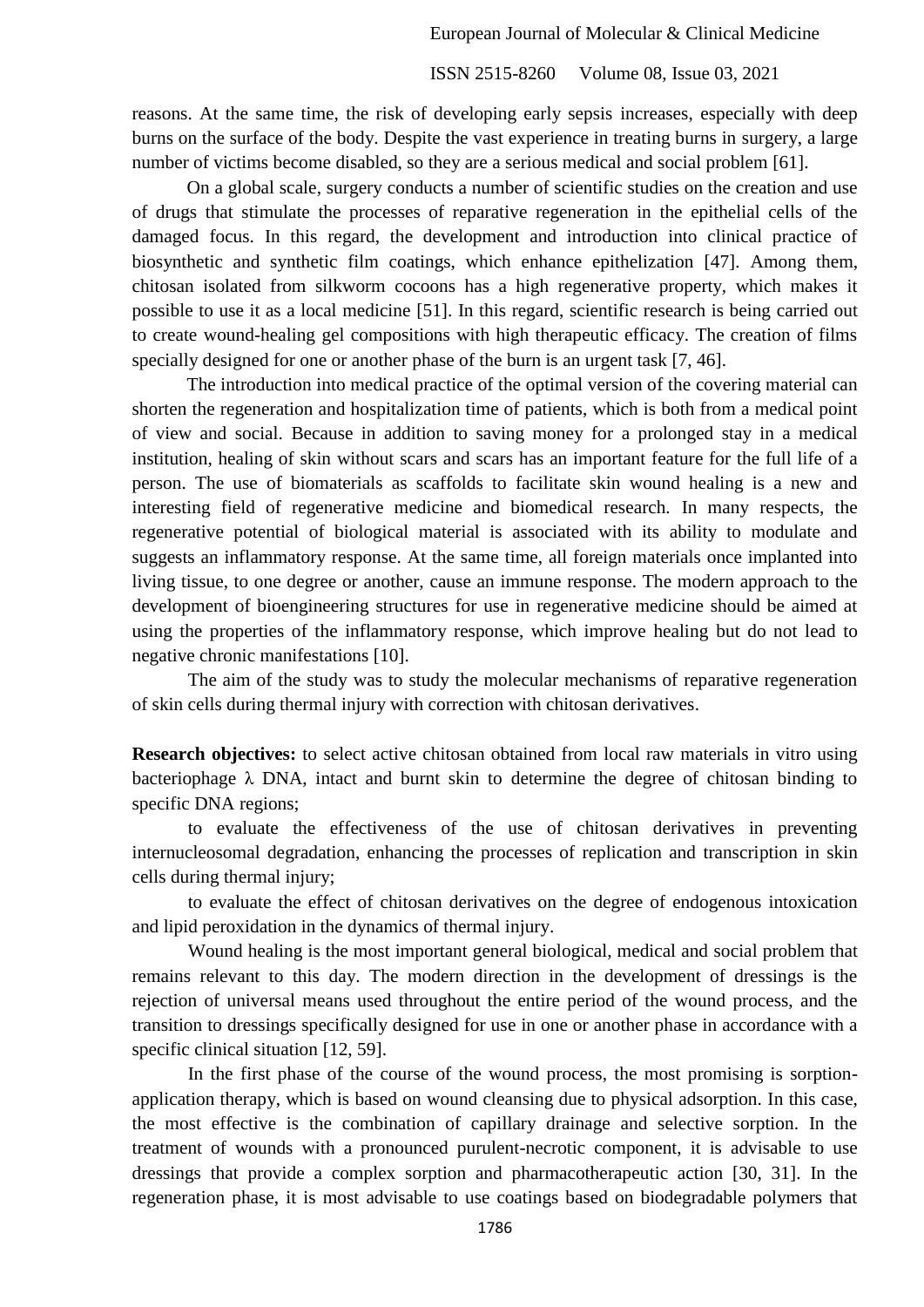stimulate healing processes, as well as products based on synthetic polymers containing special preparations that stimulate regeneration [24, 38, 40].

In the last decade, in the problem of creating dressings, there has been a steady progress associated with the development and introduction into clinical practice of biosynthetic and synthetic film coatings. Currently, the main requirements for wound coverings have been formulated [22, 70]. Among them are sterility, non-allergenic, non-toxic, non-traumatic, ability to take the form of a wound defect, vapor and gas permeability, impermeability to bacteria, good fixation on the wound surface [35, 42, 43].

Chitosan and its derivatives are promising in this regard. Chitosan-2-amino-2-deoxy-Bglucans, depending on their molecular weight and degree of acetylation, are used in medicine and cosmeceptics [49, 52, 54]. Various options for wound healing agents based on chitosan have been proposed, which have a stimulating effect on a number of vital functions, and, on the other hand, contain natural antioxidants and help suppress the activity of free radical oxidation, and also provide effective biocorrection at seven levels of organization of living matter [56, 57, 63].

When using these drugs, the following occurs:

at the molecular level - activation of the synthesis of amino acids, proteins, enzymes, immunoglobulins, neurotransmitters, nucleic acids, hormones, ATP; trapping reactive oxygen species and aggressive free radicals; binding of excess cholesterol and chlorine ions in the blood;

at the subcellular level - stabilization of membrane structures and receptor apparatus; maintaining adequate operation of ion channels, their selective permeability for potassium, sodium, calcium, chlorine ions;

at the cellular level - restoration of the sensitivity of cells to insulin, absorption of glucose, its inclusion in carbohydrate and energy metabolism; intensification of cellular respiration; activation of growth and division of healthy cells; the formation of immunocompetent cells and blood cells [56, 57, 60, 71];

at the tissue level - providing with glucosamine (a structural component of connective tissue); restoration and strengthening of the cartilaginous tissue of the articular surfaces, intervertebral discs, ligaments; restoration of the strength and elasticity of blood vessels, heart valves; regeneration of the mucous membranes of the gastrointestinal tract, skin, wound healing; restoration of the normal structure of the liver parenchyma, removal of fat in case of fatty hepatosis; stimulation of hair and nail growth [2, 3, 73];

at the level of individual organs - improvement of liver function; restoration of normal intestinal microflora; cleansing of cholesterol plaques and restoring the integrity of the vascular endothelium, the release of nitric oxide (a powerful vasodilating factor); activation of brain activity; increased strength of bones, joints [16];

at the systemic level - increasing the efficiency of digestion, activating all types of metabolism; improvement of the cardiovascular system; stimulation of all links of the immune system: antitelogenesis, phagocytosis of pathogenic agents, synthesis of immunoglobulins, endogenous interferon, cytokines; strengthening of the musculoskeletal system; stimulation of hematopoiesis; elimination of under-oxidized decomposition products, slags and toxins [9, 19, 23];

at the level of the whole organism - a complex healing and restorative effect on the whole organism as a whole: increasing vitality and adaptive properties, resistance to stress, resistance to adverse environmental factors, including bacterial, fungal and viral infections, ionizing radiation, the effect of toxins and heavy metals [4, 11, 33, 34, 58].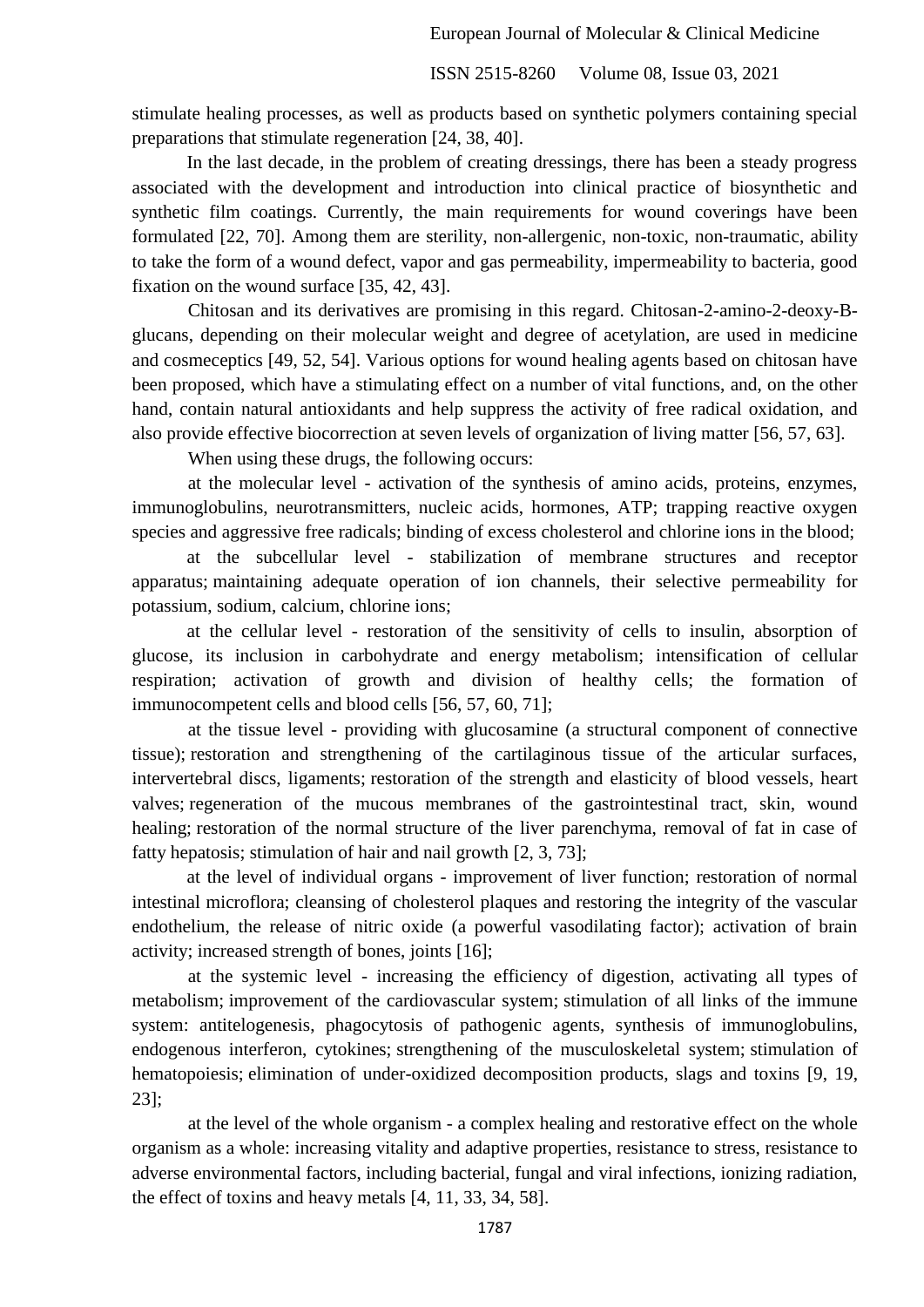The antioxidant activity of chitosan oligosaccharides allows to normalize the processes of free radical oxidation of organic molecules and the level of peroxide radicals accumulating in the cells of the body, which is important for the construction and renewal of structural lipids of cell membranes, as well as for the production of a number of enzymes and hormones [4]. As a result, destructive oxidation processes in cells are inhibited and potential opportunities are created to restore their activity. As a result, destructive oxidation processes in cells are inhibited and potential opportunities are created to restore their activity [56, 57, 60].

A very important property of chitosan is its wound healing effect. Analysis of the data obtained when studying the effect of several dosage forms of chitosan (solution, gel, film) on the healing process of skin wounds in rats and rabbits showed that the use of the gel provides a reliable acceleration of the skin repair [73]. The study of the mechanisms of the stimulating effect of chitosan showed that it is based on the activation of the biological wound cleansing phase. This is explained, first of all, by an increase in the functional activity of phagocytes: acceleration of the migration of phagocytes into the wound (inflammation focus), as well as an increase in the phagocytic activity of macrophages due to an increase in the positive charge of their surface membrane and activation of the mechanisms of oxygen-dependent bactericidal activity [18, 41, 62].

Chitosan, in addition to stimulating proliferation in the first stages, is very useful in the final phase of healing - scar restructuring (its presence in the wound helps to avoid the formation of rough scars). It conducts air well to the surface to be healed [68]. In the local treatment of skin lesions, it is necessary to constantly protect the wound from pathogenic microflora, and therefore antibacterial agents are introduced into the coating composition.

The use of chitosan leads to the formation of regularly organized skin tissue and reduces abnormal healing [52].

It was found that chitosan activates the healing of burn and wound surfaces without scarring, as it stimulates the growth of collagen fibers of the skin, providing elasticity of the skin [5, 27, 28, 62]. In addition, when applied to a wound, chitosan has a hemostatic and analgesic effect. It stimulates the processes of migration, proliferation and differentiation of hematopoietic stem cells, contributing to faster bone marrow recovery [26]. This takes into account the properties of the polymer to suppress fibrosis, to exhibit a hemostatic effect, to be cleaved by lysozyme. The ability of glycans or their polymer compositions to form films is used in the preparation of wound healing materials, provided that drugs, enzymes, metabolites are additionally impregnated into the polymer mass to accelerate the regeneration of the skin; appropriate liquid and ointment means for external of application [21]. Research has been carried out on the use of chitosan for the healing of various wound lesions of the skin and connective tissues [36, 39, 62, 50].

Combined sponges made of collagen containing aminoglucan and impregnated with antioxidants, antiseptics (chlorhexidine-bigluconate and superoxide dismutase, etc.) are proposed. The antibacterial efficacy of sponges and a decrease in skin and soft tissue infiltration in the area of inflammation have been established. Shown is the acceleration of epithelialization of wounds, processes of growth of granulations, intensification of cleaning of wound surfaces [6, 17, 22, 65, 66]. Nanoparticles containing low molecular weight chitosan exhibit pronounced transfection into epithelial cells and a high level of gene expression in cells. This study opens up great prospects for the implementation in practical healthcare of such systems in the form of

1788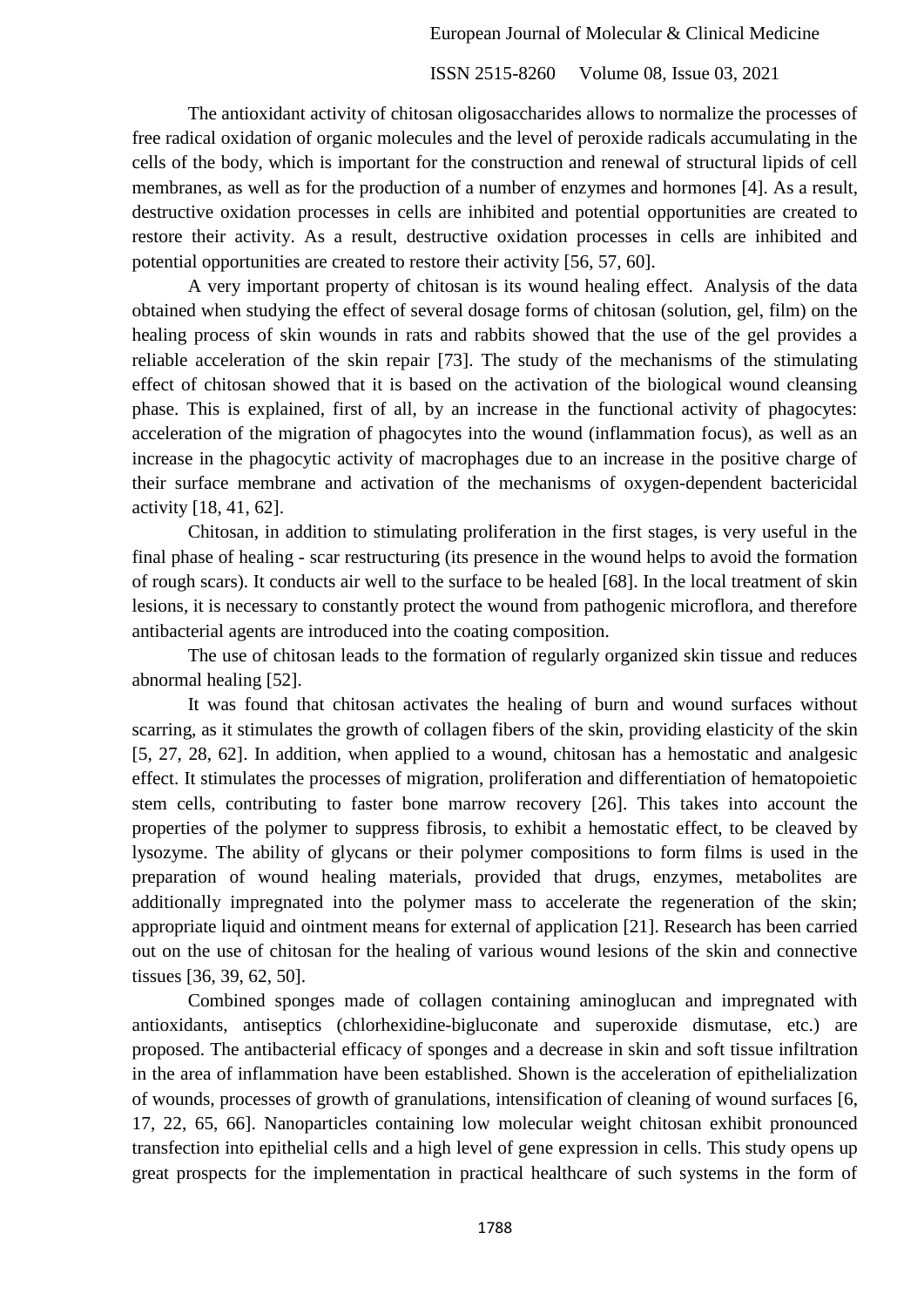drops for the treatment of corneal dystrophies, dry eye syndrome, immune-mediated and other diseases of the human eye [43].

Combining chitosan with other substances can help increase tissue regeneration [20, 22].

Biologically active composition for medical and cosmetic purposes, in the treatment of burns, as a food additive contains chitosan-gel or chitosan-suspension with a nanogranule size of no more than 100 nm and noble metal ions in an amount of no more than 10% (chitosan-gel 98.5; Ag 1.5.) [14, 28, 44, 60].

The results of clinical trials are presented. The composition stimulates wound healing, reduces skin irritation [2, 48].

Chitosan, a containing agent for the treatment of infected wounds and burns, exhibiting antibacterial properties, transforming their clinical course, and accelerating various stages of healing, including the development of granulation tissue, fibrillogenesis and epithelialization [38, 59].

The combined use of mesenchymal stem cells of adipose tissue and allo- or xeno-skin (chitosan films) in conditions of a shortage of donor resources can increase the efficiency of plastic surgery [69].

Burns and burn disease remain one of the urgent problems of modern medicine due to the high frequency of occurrence, both in war and in peacetime. Depending on the degree of damage and the extent of skin damage, the severity of the course, the risk of complications and mortality increase dramatically. The mechanism of burn disease is multifunctional and proceeds against the background of severe endogenous intoxication and multiple organ failure. The intensity of reparative processes depends on many factors that determine the compensatory capabilities of both the macroorganism and the skin and its appendages. The sequential course of regeneration processes of damaged skin areas dictates the need to create dressings or coatings, taking into account the peculiarities of the molecular mechanisms underlying the processes of reparative regeneration. Despite the achieved success in the treatment of burns, the dressings and coverings available in the arsenal of combustiologists have certain disadvantages. This dictates the need to create gel coatings that meet the basic requirements of specialists and have biodegradability. In this regard, chitosan derivatives isolated from the pupae of the silkworm *Bombyx mori* are promising.

#### **Material and methods**

Samples of the preparation Chitosan (ChS) were kindly provided by the Institute of Chemistry and Physics of Polymers of the Academy of Sciences of the Republic of Uzbekistan. Chitosan was standardized for the amount of nitrogen content. In this work, we used gels based on Bombyx mori chitosan, crosslinked with glutaraldehyde (GA) and filled with biologically active elements (BAE). Furacilin (FC) was used as BAE, an aqueous solution of which for the experiments was prepared by dissolving FC powder (Petrovich Y.A., 2008; Rashidova S.S. *et al*., 2009). The gelation process is accompanied by the formation of a network supramolecular structure, which, depending on the conformational state and chain packing, is characterized by different porosity. The results of freeze drying of the swollen sample showed that crosslinked chitosan contains about 0.5% FC in its composition.

To solve the set tasks, the thermal burn model was reproduced on 120 white outbred male rats (*Rattus norvtgicus f.domesticus*) weighing 140-160 g. In accordance with the requirement of the Declaration of Helsinki on the humane treatment of animals, the burns were performed under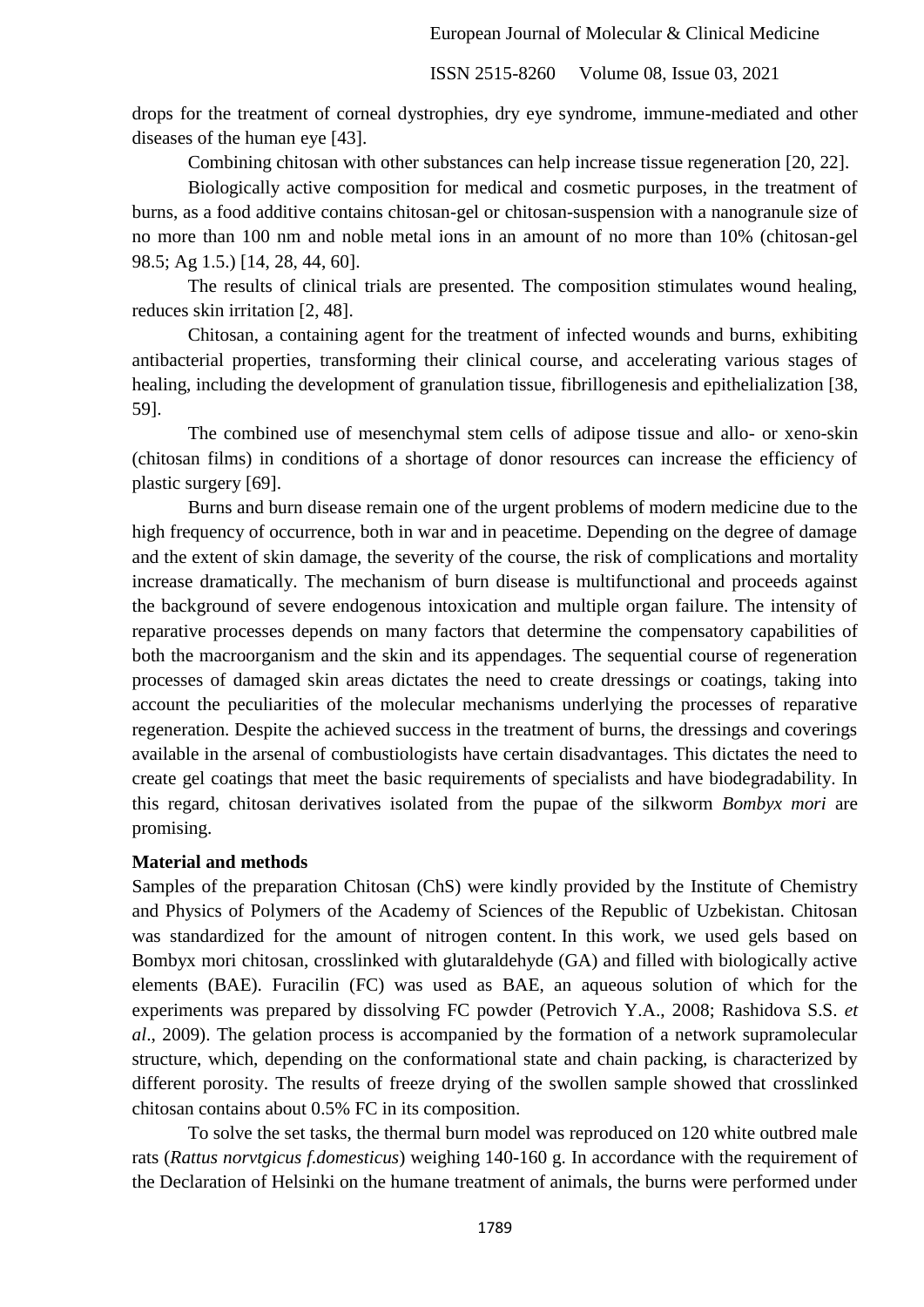ISSN 2515-8260 Volume 08, Issue 03, 2021

light ether anesthesia In accordance with the requirement of the Declaration of Helsinki on the humane treatment of animals, the burns were performed under light ether anesthesia (Shakirov B.M. *et al.*, 2009).. A burn wound was modeled by immersing a previously depilated skin area (depilation of rats was carried out 3 days before applying a burn; first, the hair was sheared off with scissors with rounded ends) skin area. In order not to injure the skin at the place where the hair was cut, it was stretched with fingers I and II of the left hand. A depilator is used to completely remove hair.

The depilated area of the lower back surface (on the caudal dorsal, lumbar regions (reg.dorsi, reg.lumbaris, reg.glutea)) was immersed in boiling water. The exposure time is 10 seconds. With this mode, damage to all layers of the skin in the burn zone was achieved, which corresponds to a third degree burn (Axmatova N.K., 2008). The area of the burn wound is 12-16 cm<sup>2</sup>. The percentage of the burn area was calculated as the ratio of the burn area to the total body surface of the animal, which was 18-20%. The used model of thermal burn in rats was adequate, because provided a skin burn. Skin of unburned rats was used as a control.

The studies were carried out in two series. In the first series, the restriction and the degree of binding of restrictive DNA's with new chitosan derivatives were studied in vitro. We used wild-type λ phage DNA and Hind III restriction endonuclease from "SibEnzyme"; 4 chitosan samples:

I preparation  $-$  (ChS I)

II preparation  $-$  (ChS II)

III preparation  $-$  (ChS III)

IV preparation  $-$  (ChS IV)

The most active chitosan sample was selected according to the degree of binding.

In the second series of experiments, we studied the effect of new chitosan derivatives obtained from Bombyx mori on the processes of skin regeneration during thermal injury in vivo.

The binding of the active sample of chitosan to DNA isolated from the damaged part of the skin during thermal burns was preliminarily checked. Burn models were reproduced according to the method described above in 100 rats, 20 rats constituted an intact group.

In an in vivo experiment, two hours after reproduction of the burn, the rats were divided into 4 groups, and local treatment was carried out:

1 - a group of 25 rats were treated with ChS 1

2 - a group of 25 rats were treated with ChS 2

3 - a group of 25 rats were treated with Levomekol (ointment);

4 - a group of 25 rats were treated with saline (0.9% sodium chloride solution);

5 - group of intact rats.

These preparations were applied at a dosage of 150 μg / cm2 of the skin area with thermal burn. Before applying the drug, the wound was treated with 3% hydrogen peroxide solution. Levomekol ointment produced by "Nizhpharm" was used as a comparison drug, which was applied in a thin layer to the burn site in accordance with generally accepted methods [\(Shakirov](https://www.scopus.com/authid/detail.uri?origin=resultslist&authorId=8911963800&zone=) [B.M.](https://www.scopus.com/authid/detail.uri?origin=resultslist&authorId=8911963800&zone=) *et al.*, 2009).

The treatment was carried out once for the entire duration of the experiment. On the 3rd, 7th and 11th days after the treatment, 6 animals were decapitated from each group under light ether anesthesia, blood and skin of the animals were collected. In the blood, the content of malondialdehyde (MDA) and average weight molecules (MCM) was determined, and a thymol test was performed. Molecular biochemical analyzes were performed in skin samples.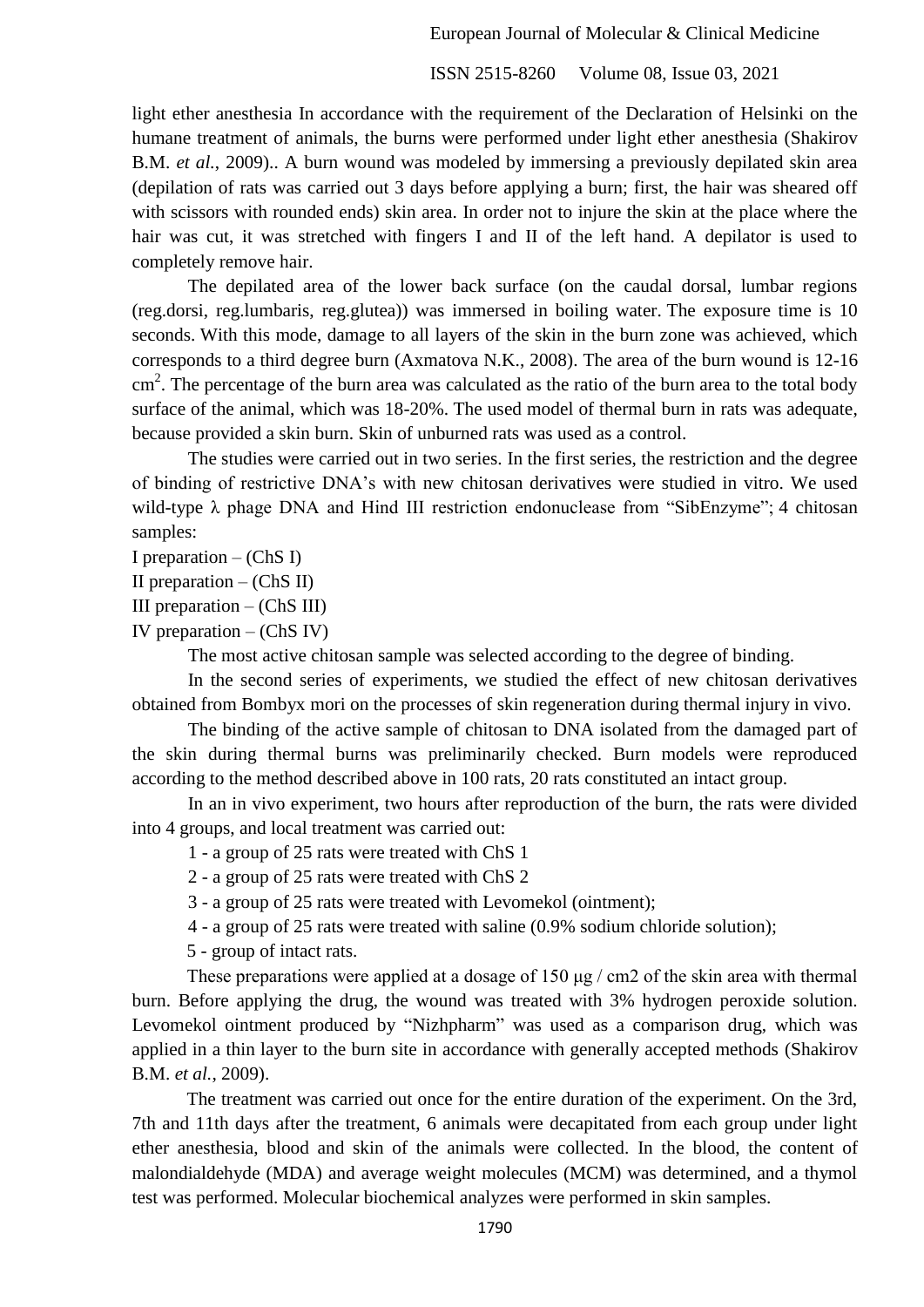Restriction of  $\lambda$  phage DNA was performed using the HindIII restriction enzyme (Shavandi A. *et al.*, 2017). The reaction mixture contained 0.2-1 μg of DNA in a volume of 20 μl. Water was added to the DNA solution to a volume of 18 μl and mixed. Then 2 μl of the corresponding 10-fold concentration buffer was added, mixed, 1 U of restriction enzyme was added, and mixed. The resulting mixture was incubated at 370C for 18 hours. The reaction was stopped by the addition of 0.5 M ethylenediamine tetraacetate (EDTA) (pH 7.6) to a final concentration of 10 mM. Electrophoresis of the products of DNA hydrolysis was carried out in 1.5% agarose gel. Electrophoresis was carried out at a voltage of 3 V / cm. Separation of DNA fragments was monitored under ultraviolet light (Eroshenko D.V. *et al.*, 2017; Lu S. *et al.*, 2008).

The binding of chitosan to restriction DNA fragments was carried out according to the Maniatis method as follows: 1 μg of  $\lambda$  phage DNA and 5 μl of chitosan I, II, III, and IV were added to the tubes, incubation for 15 minutes at 370C. After incubation, 15 μl of restriction buffer (50 mM NaCl, 10 mM Tris-HCl, pH 7.5, 10 mM MgCl2, 1 mM dithiothreitol), 0.5 μl HindIII were added to each tube. Incubation for 1 hour at 370C.

At the end of the reaction, each sample was centrifuged at 9000 rpm for 10 min. To precipitate the chitosan complex with bound DNA, the supernatant was taken and added 3 μl of the dye in the loading buffer (0.25% bromophenol blue, 0.25% xylene cyanol, 40% sucrose in water). DNA electrophoresis was performed in 1.5% agarose gel (Lu S. *et al.*, 2008).

Electrophoresis was carried out in a horizontal gel using a variety of cuvettes in which the gel was placed on a separate glass plate. The plate was installed in such a way that the gel was under the very surface and the electrophoresis buffer. The resistance of the gel to the passing electric current differs little from the resistance of the buffer, therefore a significant fraction of the current passes through the gel (Lu S. *et al.*, 2008).

The buffer used for electrophoresis: - Tris - acetate; working solutions: 0.04 M tris acetate (50X): 0.002 M EDTA; concentrated solutions (per 1 liter): 242 g of tris, 57.1 ml of glacial acetic acid, 100 ml of 0.5 EDTA, pH 8.0.

Fractionation of DNA preparations in agarose gel was carried out according to the Sharp method. The agarose gel was prepared as follows: the required amount of agarose was dissolved by heating in a water bath in a buffer containing 0.04M Tris-HC1 (pH 7.5), 0.005M sodium acetate, 0.001M EDTA. A buffer of the same composition was used as an electrode. The agarose solution was cooled to 500C, poured into an electrophoresis device (the thickness of the gel layer was 3 mm).

The samples after restriction were mixed with sucrose, EDTA, and bromine phenol blue dye (final concentrations were 5%, 0.01 M and 0.004%, respectively) and applied to the gel surface. Electrophoresis was performed overnight at room temperature at a voltage of 1 B / cm gel. The gel was stained in a solution of ethidium bromide (0.5 μg / ml) for 30-40 minutes and viewed under ultraviolet light. Bacteriophage DNA  $\lambda$  was used as a marker to determine the molecular weight of DNA fragments (Lu S. *et al.*, 2008).

High-molecular-weight DNA was isolated from the skin of normal rats and rats with grade III burns by a modified phenol extraction method [30; from. 532-541, 122; from. 479]. Leather samples were ground in a mortar to a fine powder in liquid nitrogen. The resulting powder of skin cells was homogenized in lysis buffer (20 mM Tris-HCl, pH 8.0; 10 mM EDTA, pH 8.0; 5% Triton X100), incubation in an ice bath for 30 min.

After incubation, the homogenate was centrifuged for 30 min. (13000g, 40C). After centrifugation, RNase (110 μg / ml) was added to the supernatant, incubated for 1 hour at 370 C.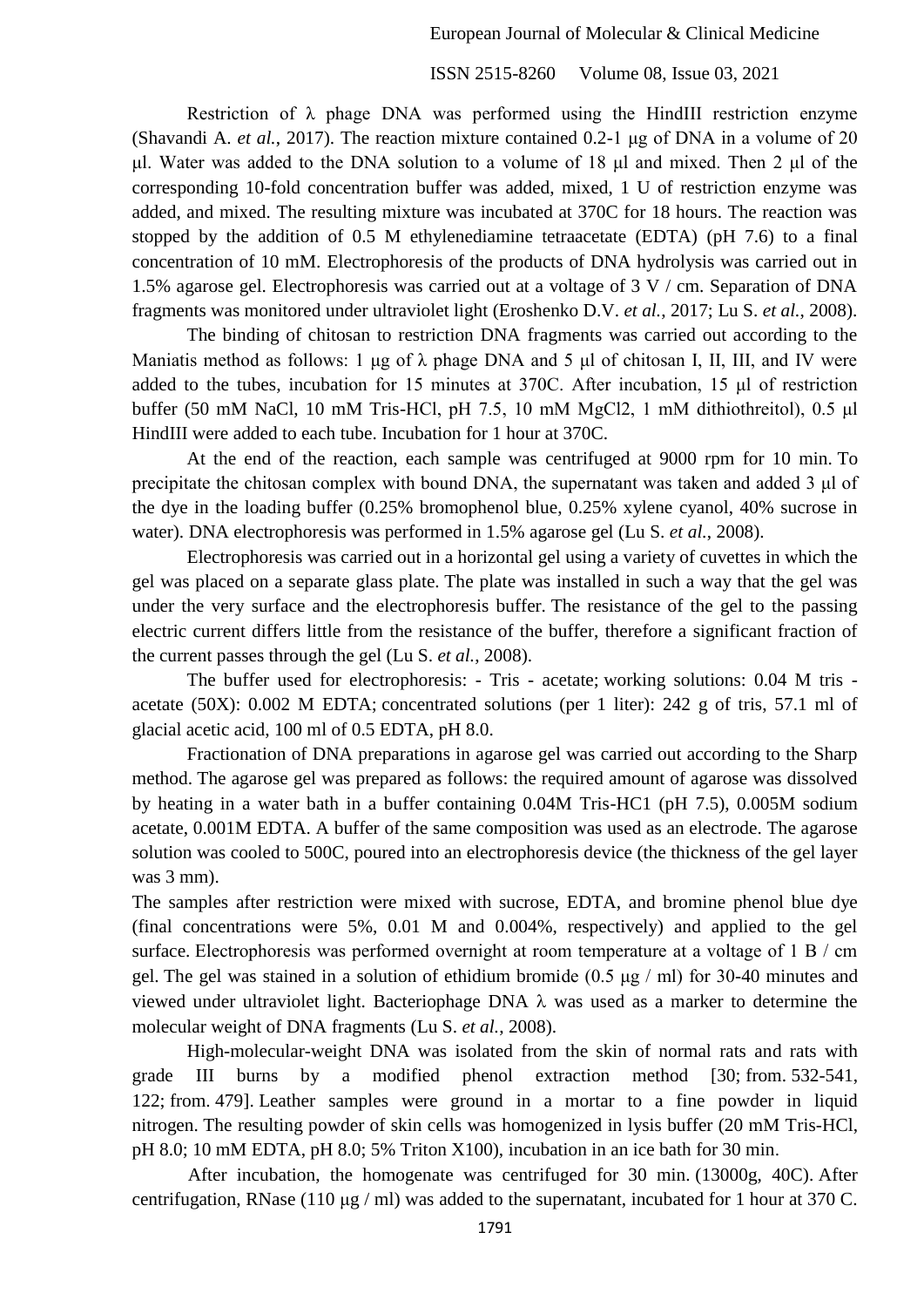Then, proteinase K (0.05 mg / ml) was added, incubation for 4 hours at 370. DNA was precipitated with 0.1 volume of 3M sodium acetate and 2 volumes of ethanol. DNA concentration was measured spectrophotometrically at 260 nm (Lu S. *et al.*, 2008).

**To bind chitosan to DNA of skin cells,** incubation mixtures were prepared containing 1, 3, and 5 μg of the analyzed DNA of normal skin cells and with a third degree burn. The control samples contained the corresponding DNA concentrations of normal skin cells with the addition of TE buffer pH 8.0 to a final volume of 15 μl.

Experimental samples contained the corresponding DNA concentrations of skin cells with a burn, adding 5 μl of chitosan-1 and TE buffer pH 8.0 to a final volume of 15 ul. Incubation for 1 hour at  $37^0C$ . DNA electrophoresis was carried out in 1% agarose gel in trisacetate buffer, pH 8.0 at a voltage of 60 V. The gel was photographed through the transmitted rays of a UF transilluminator.

**Incorporation of <sup>3</sup>H-thymidine into DNA and <sup>14</sup>C-uridine into RNA.** Tissue was selected from areas of normal skin and the edges of the inflammation focus of a burn injury in an equal volume, which was placed in an Eagle's medium and ground in a glass homogenizer. The cell suspension was filtered through a nylon filter, the number of cells in the Goryaev chamber was calculated, to 500 thousand.

To the cells was added 1 µCi of  ${}^{3}H$ -thymidine,  ${}^{14}C$  uridine was incubated for 2 hours in Eagle's medium in 3 ml with fetal calf serum 10% by volume, gentamicin 80 μg / ml. Then the cell suspension was centrifuged at 1500 turn/min for 5 min, 2.8 ml of the supernatant was removed, the remaining 200 μl of the precipitate was pepitated and applied to nitrocellulose filters 1.5x1.5 cm, the filters were dried and transferred into vials containing 3 ml of scintillation liquid.

The number of pulses per minute was measured on a Beckman counter. The results of the incorporation of isotopes into skin cells from the focus of inflammation of a burn injury were presented as a percentage of the incorporation of isotopes into cells of normal skin [\(Shakirov](https://www.scopus.com/authid/detail.uri?origin=resultslist&authorId=8911963800&zone=)  [B.M.](https://www.scopus.com/authid/detail.uri?origin=resultslist&authorId=8911963800&zone=) *et al.*, 2014).

The cell suspension was filtered through a nylon filter, washed and resuspended in Eagle's medium containing 1% fetal calf serum. If necessary, the cell suspension was stored at -  $20^{\circ}$ C. To study internucleosomal DNA degradation, cells (2x106) incubated with 100 nM olivomycin for 24-72 hours, precipitated at 1000 x g, the supernatant was centrifuged at 12000 x g for 15-20 minutes, the pellets were pooled and lysed in a buffer containing 20 mM Tris-HCl, pH 7.4, 0.35 M NaCl, 0.5% NP -40, 2 mM MgCl2, 1 mM dithiothreitol. DNA was extracted with a mixture of phenol and chloroform (1: 1) and precipitated with ethanol in the presence of 0.3 M sodium acetate at  $-20^0$ C. The precipitate was treated with RNAse A for 20 min. at  $65^0$ C and analyzed by electrophoresis in 1.5% agarose gel.

**The LPO intensity was determined** by the content of malondialdehyde (MDA) (Andini I. *et al.*, 2017). The principle of the used determination method was that thiobarbituric acid (TBA) in an acidic medium interacts with low-molecular-weight dialdehydes (mainly malonic) to form a colored complex with a maximum light absorption at a wavelength of 535 nm. The samples obtained during the determination are photometric at wavelengths of 535 and 580 nm against nbutanol in a cuvette with an optical path length of 10 mm on an SF-46 spectrophotometer.

The extinction difference was multiplied by 53.2 (conversion factor). An increase in the level of TBA-active compounds in blood serum is a reflection of the activation of lipid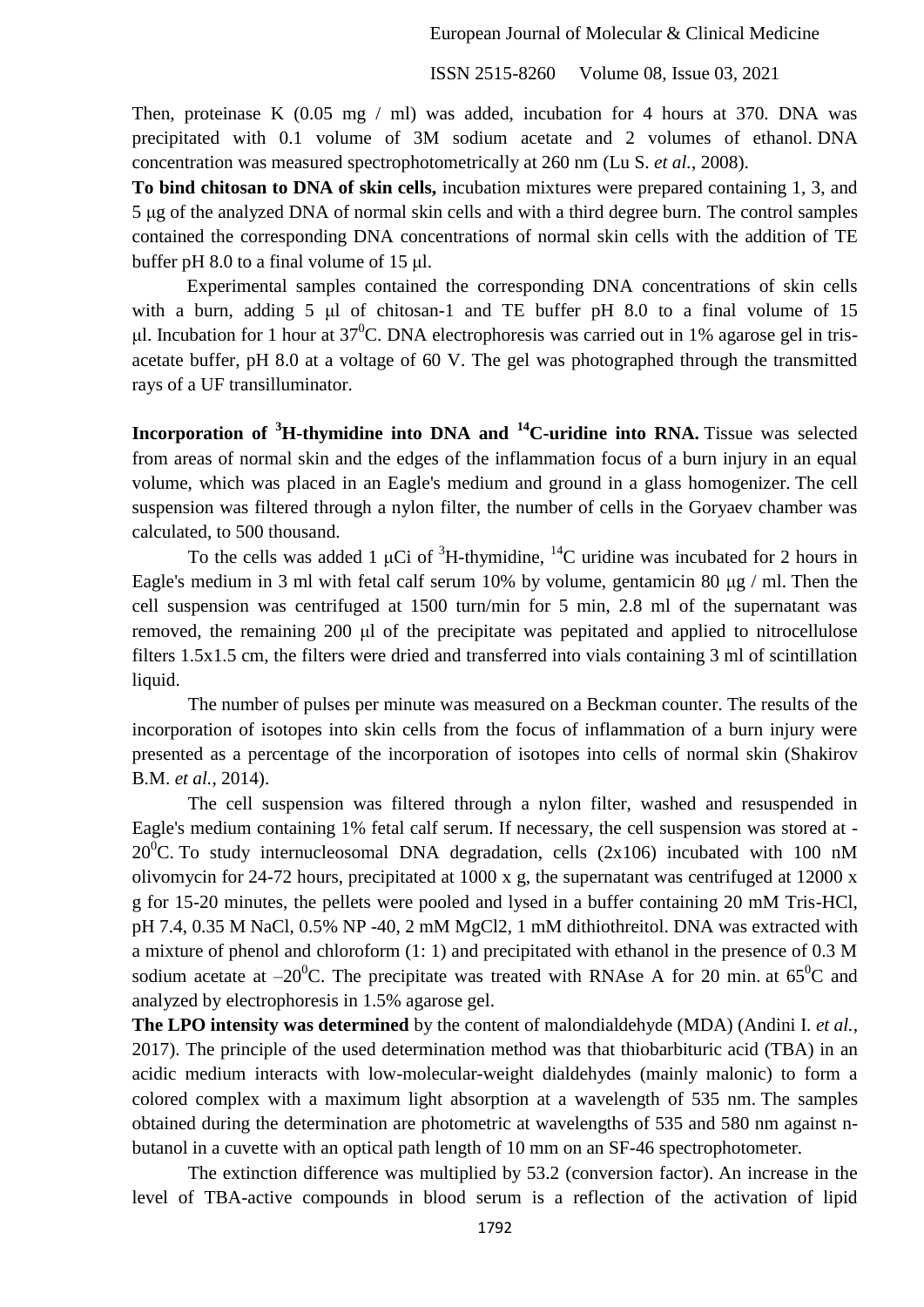peroxidation processes and serves as a nonspecific marker of a wide range of pathological conditions, including infectious processes. The calculation of the content of products reacting with thiobarbituric acid was carried out taking into account the molar extinction of malonic dialdehyde, equal to 1.56 106 mol cm<sup>-1</sup> in nmol MDA/g of protein.

Average mass molecules (AMM) were determined by the method of N.I. Gabrielian by the detection of the supernatant freed from coarse proteins, which was carried out after preliminary dilution, in which 4.5 ml of distilled water was added to 0.5 ml of the supernatant. The measurement was carried out on a spectrophotometer in UF light at a wavelength of 254 nm. The MMP level was expressed in units that are quantitatively equal to the extinction indices (Fedosov P.A. *et al.*, 2015).

Determination of the sorption sobility of erythrocytes (SSE). In medical practice, to assess endogenous intoxication, the method of A.Ya. Togaybaeva, based on the determination of the SSE of blood [\(Shakirov](https://www.scopus.com/authid/detail.uri?origin=resultslist&authorId=8911963800&zone=) B.M., 2007). The method is based on the idea of an erythrocyte as a universal adsorbent. A.Ya. Togaybaeva is based on the ability of erythrocytes to absorb the methylene blue dye, depending on the functional state of their cell membrane, i.e. reflects the regenerative ability of erythrocytes. It is known that this ability changes as the permeability of the erythrocyte membrane changes: at the beginning of intoxication, it is reduced, and then, if its bilayer structure is damaged and the indicator interacts with intra-erythrocyte substances, the ESE increases above the norm, which indicates cellular disorganization. SSE was determined by the method of A.Ya. Togaybaeva et al. [\(Shakirov](https://www.scopus.com/authid/detail.uri?origin=resultslist&authorId=8911963800&zone=) B.M., 2007). The technique is as follows: 1 ml of erythrocyte mass is placed in a centrifuge tube with 3 ml of methylene blue. Mix the contents of the test tube and leave the test tube for 10-12 minutes at room temperature. Then centrifuged for 10 minutes at 3000 rpm. The supernatant is transferred to a KFK-56 cuvette. Photometry with a red filter, wavelength 630 nm, against water. Photometry of the original dye solution is also performed.

The calculation is carried out according to the formula:

$$
A\% = 100\% - (D_1 * 100\% / D_2),
$$

where:  $D_1$  - optical density index after incubation with erythrocytes, conv. units;

**D<sup>2</sup>** - optical density of the original dye, conv. units;

**A** - sorption capacity of erythrocytes,%.

The data obtained in the study were subjected to statistical processing on a Pentium-IV personal computer using the Microsoft Office Excel-2003 software package, including the use of built-in statistical processing functions. Methods of variational parametric and nonparametric statistics were used with the calculation of the arithmetic mean of the studied indicator (M), standard deviation (σ), standard error of the mean (m), relative values (frequency, %), the statistical significance of the obtained measurements when comparing the mean values was determined by the criterion Student's (t), at a significance level of  $P \le 0.05$ , the differences were taken as statistically significant.

### **Results and Discussion**

#### **Binding of chitosan to specific regions of DNA**

A number of works show [12, 15, 32, 36] that chitosan as a polycation and its oligosaccharides are well suited for the role of carbohydrate vectors for DNA transfer, since chitosan is a natural polycationic polysaccharide that readily forms ionic complexes with DNA, with the degree of DNA binding occurring. However, the properties of chitosan in the compaction of DNA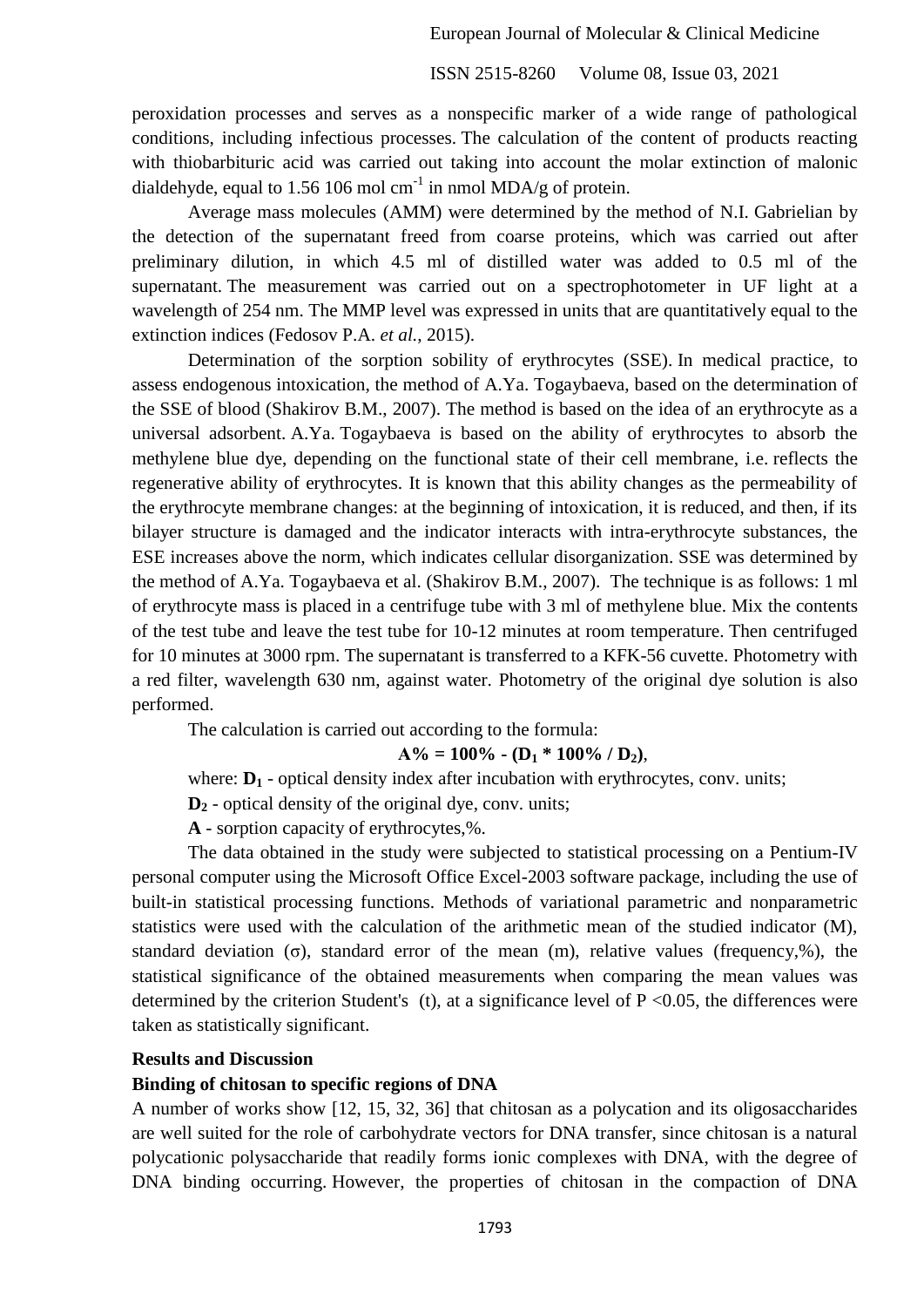fragments differing in molecular weight have not been fully studied. It was of interest to study the properties of chitosan by selective binding to specific regions of DNA or genes responsible for certain cell functions.

In this experiment, bacteriophage lambda DNA of wild type  $\lambda$  was used as a test DNA with a known physical and genetic map. Four types of chitosan were studied for binding to restriction DNA fragments - λ, cleaved by the Hind III enzyme (Fig. 1). The experimental results were analyzed by the polymorphism of restriction fragments, the absence and intensity of their luminescence in comparison with the marker fragmented DNA -  $\lambda$  / Hind III.

In the sample with chitosan-I, virtually complete elimination of DNA regions of different sizes from 23.1 to 2.0 kb is observed, which indicates the maximum binding of chitos-I DNA fragments (Fig. 3.1.1, lane 1). ChG-II is characterized by the binding of DNA fragments less than 9.4 kbp. (Fig. 3.1.1, lane 2), for ХЗ-III and ХЗ-IV - less than 6.6 kbp. (Figure 3.1.1, lanes 3,4). Analysis of the obtained restriction patterns allows us to conclude that the 4 types of chitosan differ markedly in binding to different DNA fragments, the highest binding was noted for chitosan I (Fig. 1).

Thus, in this experiment, the most pronounced DNA binding is observed in ChS-I. In this connection, in the future we investigated the binding of ChS-I with DNA isolated from skin cells with a third degree burn.

Figure 2 shows the results of electrophoretic mobility in an agarose gel of intact DNA and its combination with ChS-I (Figure 2, lane 1).

On the electrophoretogram (Fig. 2, lanes 2–4), there is a noticeable difference in the electrophoretic mobility of DNA from skin cells with grade III burns from intact DNA, depending on the increase in its concentration and fragmentation in the corresponding samples. In the same experiment, in parallel variants with the use of ChS-I in samples 5-7, on the electrophoretogram, a decrease in the concentration of fragmented DNA in these samples is observed (Fig. 3.1.2) The result of the combination of the use of DNA with ChS-I indicates that ChS-I binds finely cleaved DNA fragments

# **Internucleosomal DNA degradation analysis**

In this experiment, the level of internucleosomal DNA degradation (IND-DNA) of skin cells with grade III burns treated with the studied drugs: ChS-1, ChS-2 and Levomikol was investigated. After treatment and appropriate decapitation of the animals, skin cells were isolated for IND-DNA analysis. Figure 3 shows the electrophoretic separation in a 2% agarose gel of nucleosomal DNA of the studied skin cells with burns after the application of this medicinal preparation.

On the third day after treatment with the studied drugs, the nucleosomal DNA is highly fragmented. Along the track (lanes 2-5), DNA splitting into small fragments is observed, with no difference between these samples.

On the 7th day (lanes 6-9), DNA fragmentation was reduced by 30-40% compared to DNA degradation on the third day, except for DNA samples of untreated skin cells (lane 9). In a comparative analysis of the degree of DNA fragmentation (lanes 6-8), when using ChZ-1, the level of fragmentation is reduced compared to the control group, the result of the variant of lane 6.

On the 11th day of the treated and untreated animals, a noticeable decrease in IND-DNA is observed in comparison with the results of the third day. With the use of ChS-1 and ChS-2, the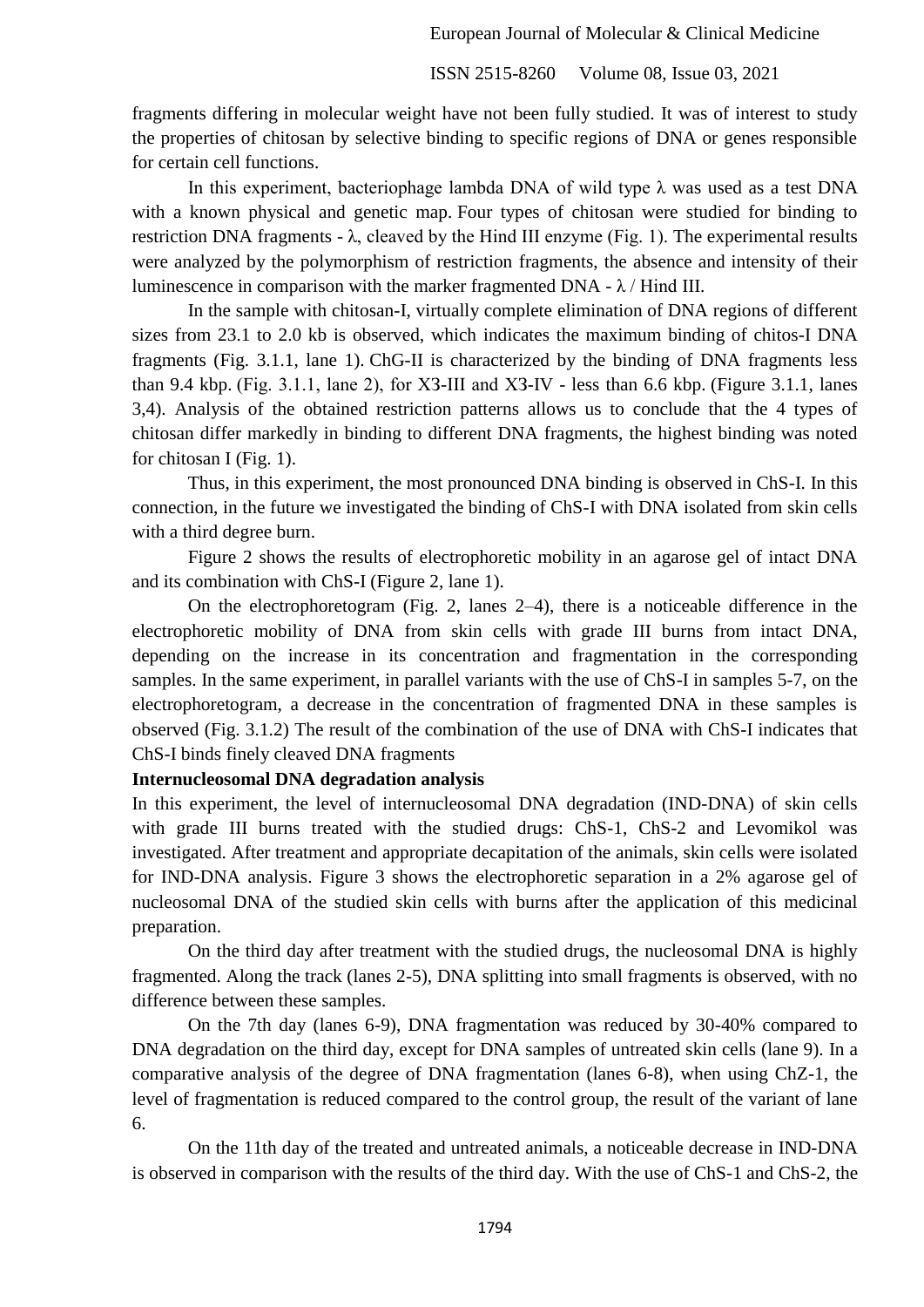level of DNA fragmentation is significantly reduced. The level of IND-DNA, in the variant with levomikol, corresponds to the control variant (untreated).

The data obtained indicate that chitosan has a pronounced ability to inhibit IND-DNA and to absorb fragmented DNA molecules of skin cells. The ability of chitosan to bind to the DNA of cells leads to the activation of reparative processes in the nuclear apparatus of the cell, and to the regeneration of unfired cells.

With extensive and deep burns, deep shifts occur, both in the function and in the morphology of almost all major organs and systems, and the causal relationship of the violation is at the cellular and subcellular level, which greatly complicates the recognition of these subtle pathological processes. The pathogenesis of a burn is rather complex and not fully understood. With burns, significant biochemical, molecular genetics and humoral changes occur, leading to a violation of protein, carbohydrate, metabolism. Of great importance is the effect of high temperature on cell proteins, as a result of which proteins denature, protein synthesis is disrupted, and the processes of DNA replication and transcription are disrupted. In order to study the changes in the processes of DNA replication and transcription in burns under the influence of ChS-1, ChS-2 and levomikol, studies were carried out on the incorporation of  ${}^{3}H$ -thymidine and  $^{14}$ C-uridine (1).

As can be seen from the above data, in case of thermal injury in the early stages of the study, an increased inclusion of  ${}^{3}$ H-thymidine and  ${}^{14}$ C-uridine in the synthesis of DNA and RNA of skin cells is noted. Subsequently, these processes slow down, and by the 10th day of the experiment, the intensity of incorporation of  ${}^{3}H$ -thymidine and  ${}^{14}C$ -uridine into DNA and RNA is  $25.5 \pm 0.28$  and  $20.0 \pm 0.35\%$ .

Table 1 presents data on the effect of chitosan on the synthesis of DNA and RNA of skin cells with III degree burns. This figure shows that under the action of chitosan 1 on the third day the incorporation of  ${}^{3}H$ -thymidine into DNA is 52%, on the 7th day - 72%, on the 11th day -94%. The data obtained indicate the activation of DNA synthesis in intact skin cells. The incorporation of the labeled precursor into DNA without the use of ChS-1 (untreated) on the 3rd and 7th days is 48% and 27.8%, respectively. On the 11th day, the incorporation of  ${}^{3}H$ -thymidine into DNA is 25.5%, i.e. there is a decrease in DNA synthesis by 74.5%.

The effect of ChS - 2 did not differ from the previous sample, although it was somewhat lower. On the third day, the incorporation of 3H-thymidine into DNA is 45.8%, on the 7th day - 60.4%, on the 11th day - 88.2%. The incorporation of the labeled precursor into DNA when using levomikol was 40.0; 58.8 and 75.5%, which is significantly lower than the values of the group of animals using chitosan.

Analysis of the results of the inclusion of  $^{14}$ C-uridine in the synthesis of RNA showed that the intensity of its inclusion when using ChS-1 and ChS-2 up to 40.0 and 38.0% on the 3rd day, up to 67.2 and 57.4% - on 7th and up to 90 and 80% - on the 10th day of the experiment, respectively. When using levomikol these values were 32; 50 and 70%, which is significantly lower than the values of the group of rats treated with ChS. The incorporation of the labeled precursor into DNA in the control group on the 3rd and 7th days is 35% and 274.3%, respectively. On the 11th day, the incorporation of  $^{14}$ C-uridine into RNA is 20%, i.e. there is a decrease in RNA synthesis in epithelial cells.

Consequently, in intact skin cells of rats with thermal injury, a slowdown in the processes of replication and transcription is noted. Levomikol only slightly increased the studied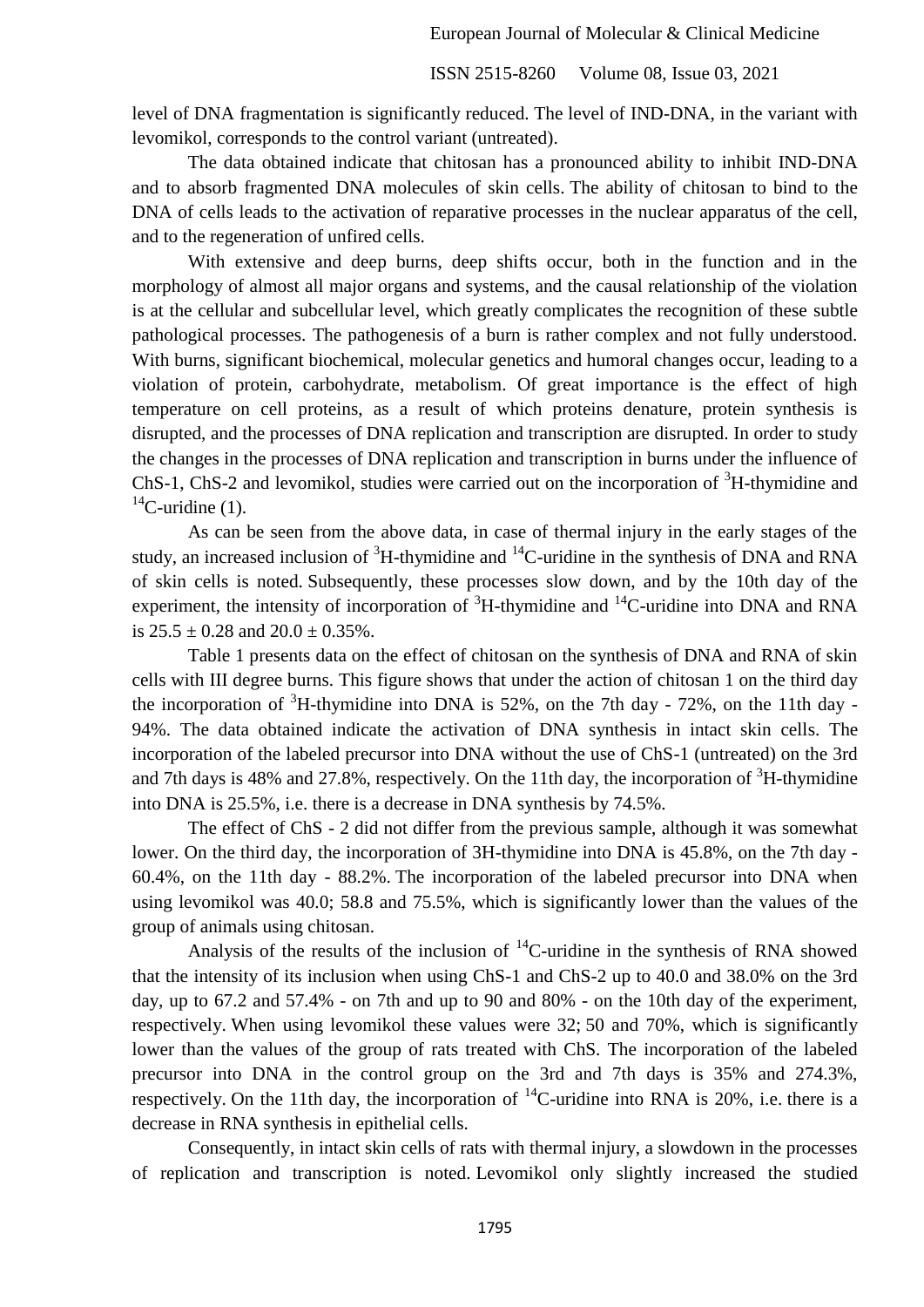indicators. We observed more pronounced intensification of DNA and RNA synthesis when using chitosan, especially chitosan-1.

Thus, the use of ChS-1 in the treatment of III degree burns leads to the restoration of DNA repair processes.

#### **Effect of chitosan on the degree of endogenous intoxication**

As can be seen from the results presented in Table 2, with 3-day treatment with ChS-1, SSE is 89%, which is 10.85% better than the performance of animals in the control group on the 3-day experiment. There is a clear tendency towards normalization of their level on the 7th and 10th day of treatment. The level of ESE in treated animals of the 1st group is only 22.14 and 11.4% higher than that in intact animals.

This effect differs in animals of the 2nd group, which were treated with the drug ChS-2, SSE with a slightly lower efficacy compared to the 1st group, but the result on the 3rd day exceeded the indicator by 8.17% compared to the control. In group 3, the optimization of indicators was low on the 3rd and 7th days, and on the 10th day it exceeded the indicators of the intact group by 31.09%, which was higher only in the control group.

Correction of experimental thermal trauma in the 1st group showed a decrease in SMP by 10.4; 41.3 and 57.4% on the 3rd, 7th and 10th day of correction. The content of SMP changed less significantly in the 2nd and 3rd study groups. Correction with drugs of the 3rd and 4th groups on the 3rd day of treatment was lower than the values of the control group by 1.09 and 1.05 times, on the 7th day at 1.85, 1.12, on the 10th day of correction at 13.0 and 5.7 times, respectively (Table 3).

Animals within 3 days led to an increase in the thymol test in blood serum by 55.7%, and under the influence of ChS-2 by 45.2% less than in the control group, respectively, and under the influence of levomikol, no significant changes in its content were revealed ( table 4).

Positive changes in the thymol test index in blood serum were observed when correcting the experimental thermal burn in animals all groups on the 7th day of correction. ChS-1 leads to a 2.6-fold decrease in the thymol test, and in the study group using ChS-2, 1.9 times as compared with the control group.

With the correction of thermal injury in the studied animals of all groups within 10 days, there was a positive dynamics from the side of the studied indicator - thymol test. We have established a significant decrease in the thymol test index during correction with ChS-1 preparations; ChS-2 and levomikol ointment by 72.3; 73.6; and 17.1%, respectively, compared with the control group.

The results obtained showed that the correction of the experimental thermal burn in animals with the studied drugs for 3-, 7- and, especially, 10 days leads to a significant decrease in the SSE, MMP and thymol test, which indicates a more pronounced antitoxic effect of the studied drugs.

It should be noted that the correction of the studied pathology in the groups with the use of chitosan is the most pronounced decrease in the studied indicators compared with the levomikol group. From the above indicators it follows that the studied drugs most effectively affect the content of SSE, MMP and thymol test when corrected within 10 days. Chitosan is superior to levomikol in its action.

Thus, the treatment of experimental thermal injury with chitosan-1 for 10 days practically normalizes the indicators of average molecular peptides, the sorption capacity of erythrocytes and the thymol test, while under the action of levomikol only the indicators of average molecular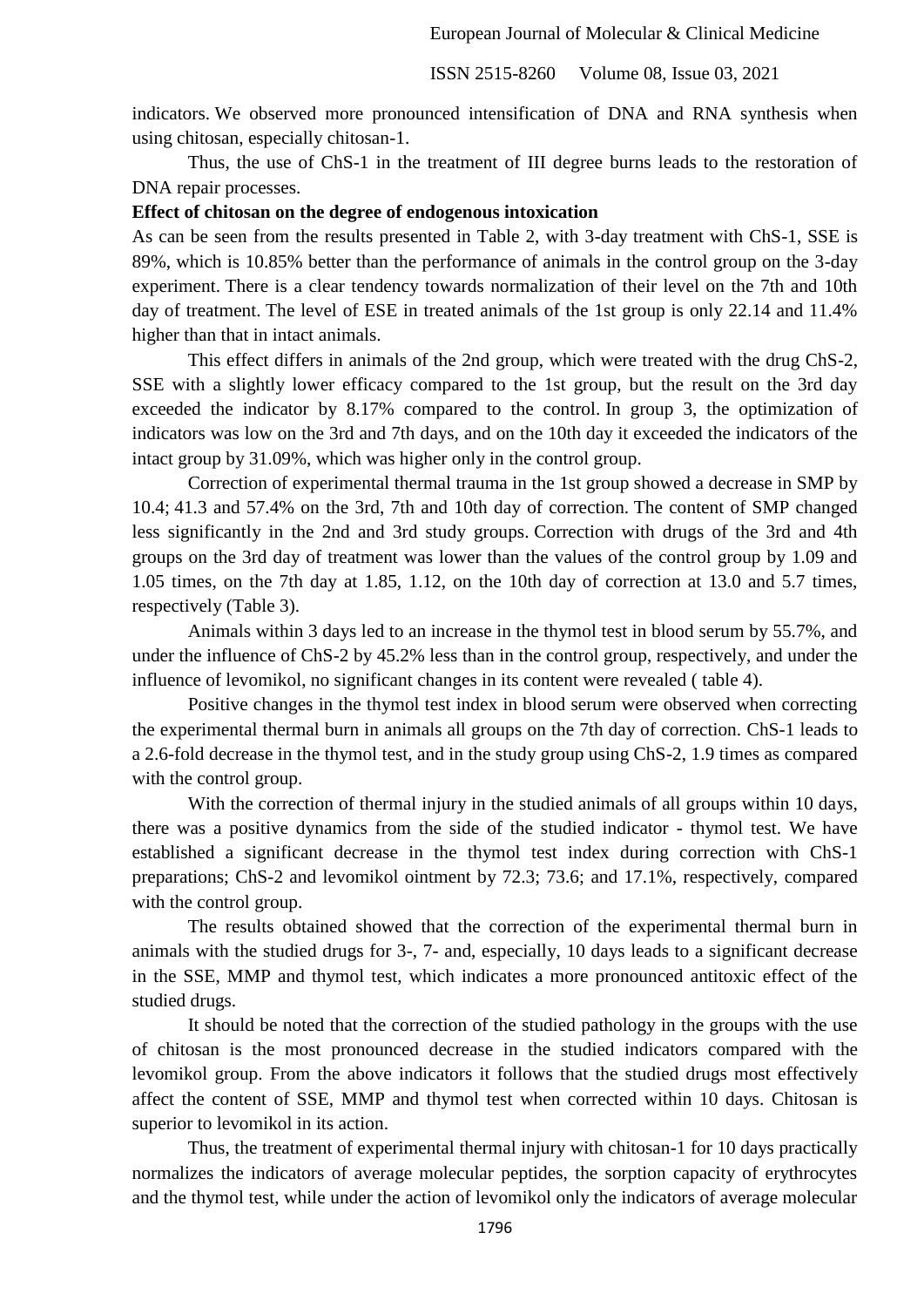peptides. The effectiveness of the antitoxic effect of chitosan-1 is statistically significantly higher than that of levomikol ( $p < 0.05$ ).

# **The effect of chitosan on the MDA content in blood serum during experimental thermal burn.**

The assumption of a close relationship between the intensity of LPO processes and the level of certain lipids in the blood of patients with thermal burns can be confirmed or refuted by exposing these lipids to antitoxic drugs. In this connection, a single application of chitosan promoted a pronounced normalization of most indicators of endogenous intoxication; in this series of works, we investigated the effect of chitosan on the content of the final product POL – MDA in blood (tabl. 5).

As a result of the experiments, it was found that when correcting experimental thermal injury in animals, applying ChS-1 already after 3 days reduces the final LPO product in blood serum by 41.6%, and was  $10.14 \pm 1.61$  nmol / ml, and after 7 and 10 days of treatment, its decrease was 60.2 and 64.4% compared with the control group. Under the influence of ChS-2, MDA in the blood serum of experimental animals decreases less significantly. Thus, the level of MDA on days 3, 7 and 10 of the study of the correction of this pathology decreased by 55.3; 58.4 and 59.4%, respectively.

Along with this, in rats with experimental thermal injury, ChS-2 does not cause pronounced stimulation of the content of lipid peroxidation products. On the 3rd day of its use, the MDA content in the blood serum decreases by 55.3%, on the 7th day by 38.6% compared with the group of experimental traumatic injury, through ChS-2 MDA compared with the control group is reduced by only 40.0%. With the correction with levomycol, there was a slight decrease in the MDA content on days 3 and 7 of the experiment in comparison with the control group, it reached  $17.32 \pm 1.74$  and  $13.24 \pm 0.23$  nmol / ml;  $7.87 \pm 0.17$  nmol / ml on the 10th day of correction. This indicator in animals of the intact group was  $5.85 \pm 0.49$  nmol / ml, experimental thermal burn -  $17.85 \pm 0.51$  nmol / ml.

So, on the 10th day of the experiment of chitosan and levomikol, their difference in action is 2 times. The decrease in the MDA level under the influence of the studied drugs both on the 3rd, and 7th and 10th days of application was statistically significant in relation to the control group. However, the decrease in the MDA level under the action of chitosan was more significant than with levomycol, and this difference was also statistically significant.

The data obtained indicate that chitosan and levomikol act unidirectionally on the body's LPO, but chitosan, compared with levomikol, has a more pronounced antitoxic effect in thermal burns, especially when treated within 10 days of its administration, and it was expressed in a decrease in the MDA content

According to Azhikova A.K. (2010), the main condition for accelerating the rate of wound healing when using stem cells on a chitosan substrate was the weakening of the severity of the destructive-inflammatory phase of the wound process and the activation of the proliferative-reparative phase (Ajikova A.K., 2010). According to the author, the development of severe thermal injury is accompanied by the development of intoxication due to the entry into the blood of toxic substances formed in the lesion focus. Indeed, our studies have shown an increase in the content of MMP in the blood plasma of burnt animals and SSE. In our opinion, this is due to the absorption of cell degradation products from the affected focus and the attachment of microflora. The use of chitosan-1, due to the coating of the affected area with a protective layer,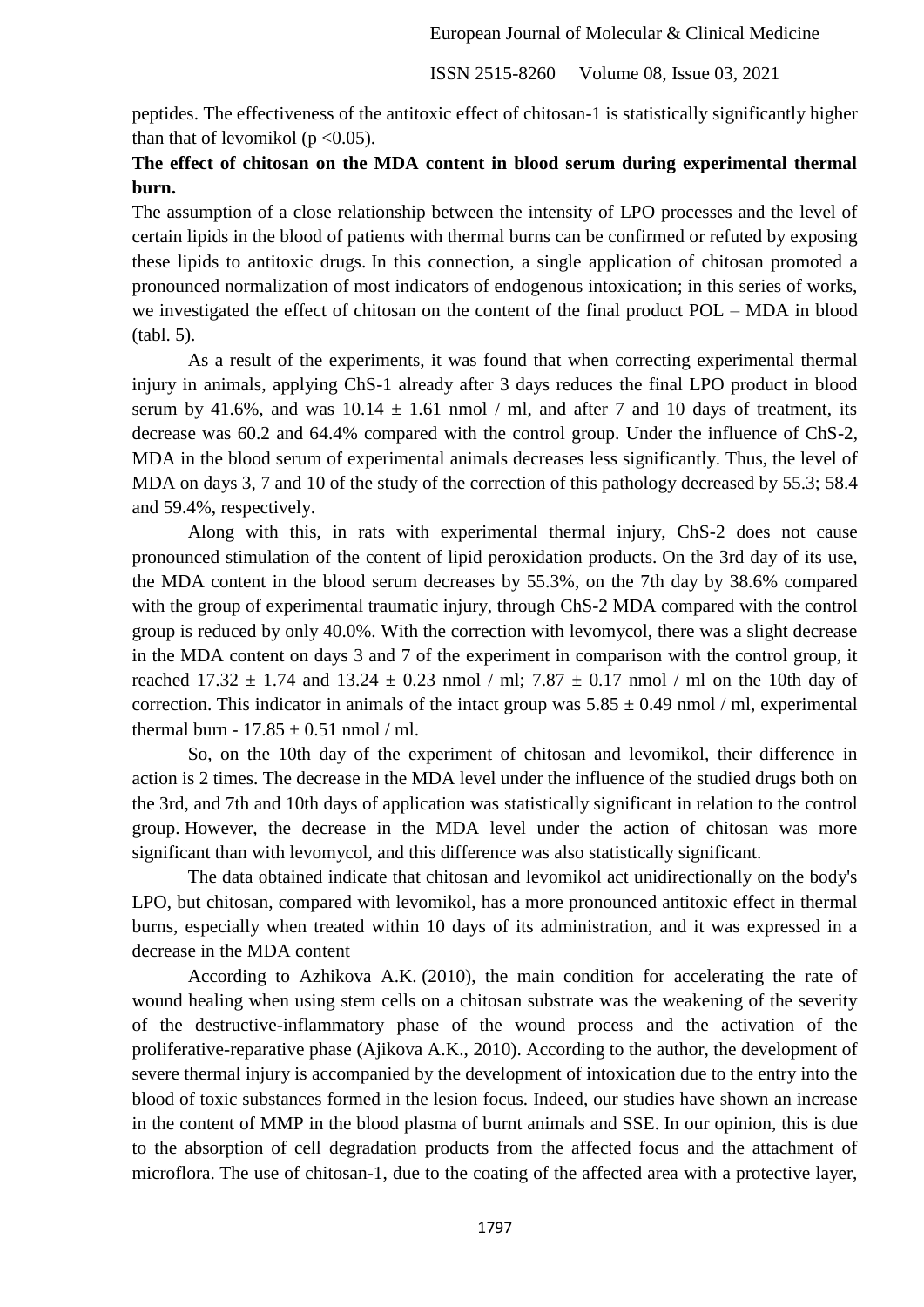prevents the formation of toxic compounds in the affected area, which leads to a decrease in the phenomena of endogenous intoxication.

Burn intoxication leads to the activation of free radical processes in the body of experimental animals. To assess this, we determined the level of MDA in blood plasma. Indeed, in our experiments, we observed an increase in LPO. Pharmacotherapy with chitosan-1 contributed to a decrease in the MDA level and restored the balance in the LPO-AOS system. The positive effect of chitosan in combination with furacilin revealed by us in the treatment of burn skin lesions dictates the need for their introduction into combustiology. This is carried out as follows: the application of a chitosan gel with furacilin is applied to a burn surface cleaned from necrotic masses under sterile conditions. It creates a layer impervious to bacteria and, therefore, accelerates the regenerative processes of the affected area. At the same time, not only the acceleration of the regeneration of the damaged focus, but also the biochemical parameters of blood plasma, is noted, which, in our opinion, is a good prognostic sign.

Thus, the studies carried out show that the studied drugs contribute to the normalization of disorders by the reproduced experimental thermal burn, the process of endogenous intoxication of the MDA content. Ten-day use of chitosan completely normalizes the content of the end product of lipid peroxidation - MDA in blood serum. The effectiveness of levomikol was less pronounced, and complete normalization of MDA was observed only on the 10th day of correction.

On the first day of reproduction of the experimental burn, the rats showed a state of acute burn disease: lethargy, weakness, shortness of breath, polydipsia, and polyuria. On the 3rd day, a burn scab was formed on the surface of the affected area, the condition of the animals began to improve. In rats of the 1st group in the course of treatment with ChS-1, the state gradually improved, they became more active with good appetite. The same direction of changes was noted in animals of the 2nd and 3rd groups, treated with chitosan-2 and levomycol, however, the phenomena of intoxication persisted. At the same time, in animals of the 4th group, the phenomena of intoxication persisted for a long time, a deterioration in the general condition was noted, due to the development of purulent-septic phenomena.

In case of burn injury in the affected area, primary anatomical and functional changes, reactive-inflammatory phenomena and regenerative processes were observed. In the control group, in the area of thermal injury, the beginning of the formation of a burn bladder was noticeable, and redness was observed on the skin around the wound. Over time, there was an increase in the injured surface by 1.3-1.5 times with signs of inflammation and necrosis. In animals of the 1st and 2nd groups, the expansion of the damaged surface was not observed over time. The formation of a wound scab was noted, and uniform healing was observed under its surface, signs of inflammation were not observed. In the third group of animals on the first day after the experiment, there was a slight increase in the injured surface by 1.1 times with signs of inflammation.

In the experiment of chitosan binding to specific regions of DNA, the most pronounced DNA binding is observed chitosan-I. In this connection, in the future we investigated the binding of ChS-I with DNA isolated from skin cells with a third degree burn.

The data obtained from the analysis of internucleosomal DNA degradation indicate that chitosan has a pronounced ability to inhibit IND-DNA and to absorb fragmented DNA molecules of skin cells. The ability of chitosan to bind to the DNA of cells leads to the activation of reparative processes in the nuclear apparatus of the cell, and to the regeneration of unfired cells.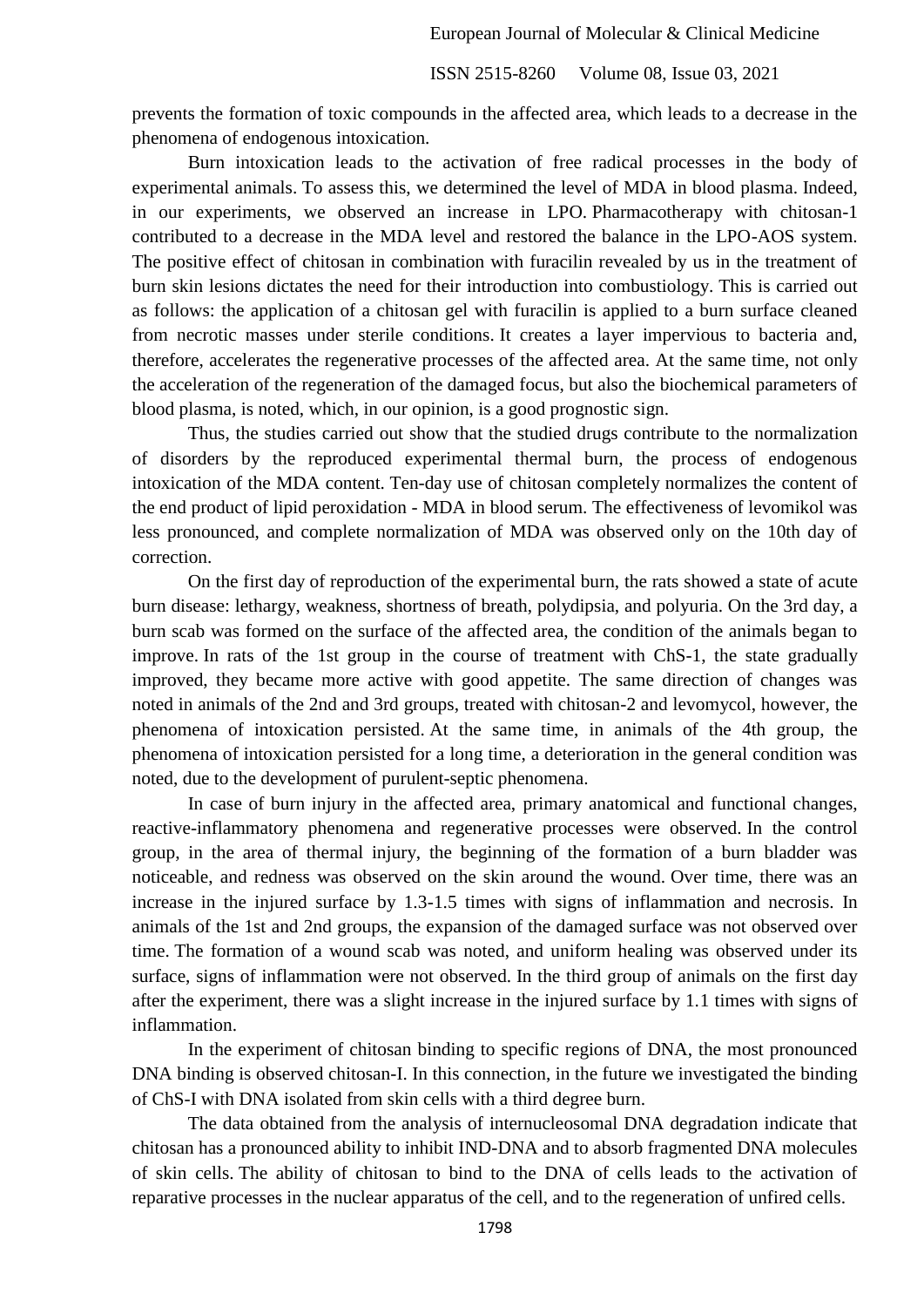ISSN 2515-8260 Volume 08, Issue 03, 2021

In intact skin cells of rats with thermal injury, a slowdown in the processes of replication and transcription is noted. Levomikol only slightly increased the studied indicators. We observed more pronounced intensification of DNA and RNA synthesis when using chitosan, especially chitosan-1.

Treatment of experimental thermal injury with chitosan-1 for 10 days practically normalizes the indicators of average molecular peptides, the sorption capacity of erythrocytes and the thymol test, while under the action of levomikol only the indicators of average molecular peptides. The effectiveness of the antitoxic effect of chitosan-1 is statistically significantly higher than that of levomikol ( $p < 0.05$ ).

The studies carried out show that the studied drugs contribute to the normalization of disorders by the reproduced experimental thermal burn, the process of endogenous intoxication of the MDA content. Ten-day use of chitosan completely normalizes the content of the end product of lipid peroxidation - MDA in blood serum. The effectiveness of levomikol was less pronounced, and complete normalization of MDA was observed only on the 10th day of correction.

# **Conclusion**

Derivatives of chitosan in in vitro studies are capable of binding to DNA molecules, which leads to the activation of DNA repair processes and regeneration of burnt tissue. The most effective drug is chitosan succinate.

- 1. Thermal injury is accompanied by an increase in internucleosomal skin degradation. Compared with levomecol, the ChS-1 and ChS-2 preparations more effectively reduce the degree of internucleosomal degradation, especially on the 10th day of the experiment.
- 2. The rate of incorporation of <sup>3</sup>H-thymidine in the treatment of ChS-1 is 52; 72 and 94%, respectively, for the periods of 3, 7 and 10 days, which is significantly higher than the values of the group of animals treated with levomecol and, especially without correction, on the 10th day of treatment. In this case, the rate of incorporation of  $^{14}$ C-uridine increases by 1.25; 1.34 and 1.3 times compared with levomecol, which indicates gene expression.
- 3. In thermal injury, chitosan, in comparison with levomecol, has a more pronounced antitoxic effect, which is manifested by a decrease in the high level of MSM. The severity of hyperlipoperoxidation is reduced to a greater extent with the use of chitosan derivatives.

# **References**

1. Abduvakilov, J., & Rizaev, J. (2019). Characteristic Features of Hemostasis System Indicators in Patients with Inflammatory Periodontal Diseases Associated with Metabolic Syndrome. Journal of Advanced Medical and Dental Sciences Research, 7(4), 13–15.

2. Ajikova A.K. (2010). Posleojogovaya reparatsiya koji pri vozdeystvii komponentov pupovinnoy krovi cheloveka. Avtoref. diss. k.b.n.- Astraxan, 22.

3. Ahmadi R. et al. (2009). Chitosan-based hydrogels do not induce angiogenesis. J Tissue Eng Regen Med. 23, 393-400.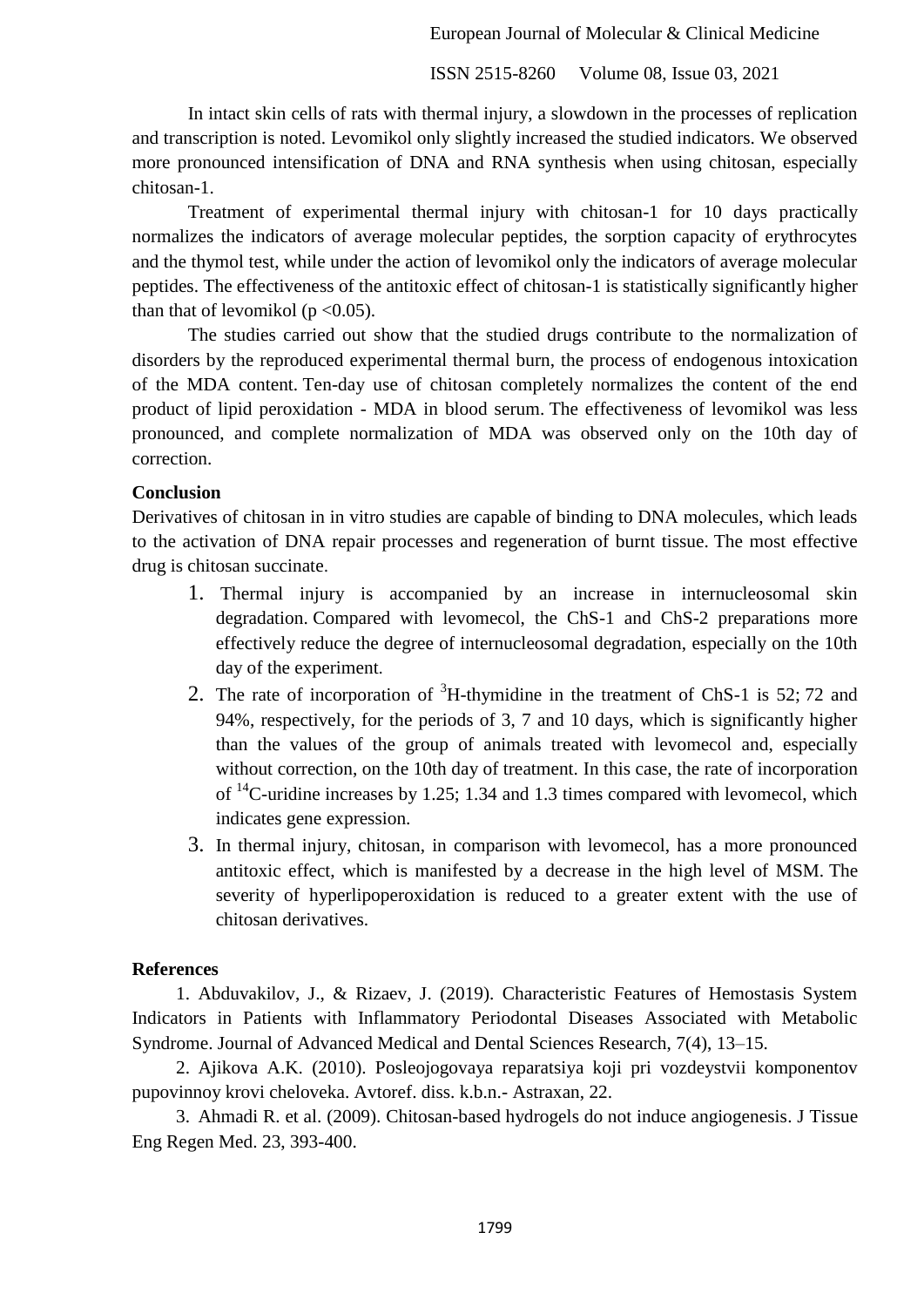4. Ahmed T.A., Aljaeid B.M. (2016). Preparation, characterization and potential application of chitosan, chitosan derivatives and chitosan metal nanoparticles in pharmaceutical drug delivery. Drug Des Dev Ther. 10, 483–507.

5. Aleksandrova E.A., Kirilenko Y.K., Sigiletov A.E., Raxmanov R.S., Dushkova Z.G., Suvorov A.V., Cherkasova E.I. (2005). Spravochnik po preparatam Oligoxit. Preparati serii oligoxit(r) spravochnoe posobie. 38.

6. Alemdaroğlu C., Değim Z., Celebi N., Zor F., Oztürk S., Erdoğan D. (2006). An investigation on burn wound healing in rats with chitosan gel formulation containing epidermal growth factor. Burns. 32(3), 319-327.

7. Alsarra I.A. (2009), Chitosan topical gel formulation in the management of burn wounds. Int J Biol Macromol. 1;45 (1), 16-21.

8. Andini Isfandiary; Widiyanti, Prihartini; Hikmawati, Dyah. (2017). Composite of Chitosan-Collagen-Aloe vera for Scaffolds Application on Skin Tissue. Journal of Biomimetics, Biomaterials, and Biomedical Engineering; Pfäffikon. 3, 82-89.

9. Andreeva L.I., Kojemyakin L.A., Kishkun A.A. (1988). Modifikatsiya metoda opredeleniya perekisey lipidov v teste s tiobarbiturovoy kislotoy. Lab. delo. 1, 41-43.

10. Andrew J. et al. (2016). Chitosan gel vaccine protects against tumour growth in an intracaecal mouse model of cancer by modulating systemic immune responses. BMC Immunology. 45, 17-39.

11. Arkhipova, A Y; Nosenko, M A; Malyuchenko, N V; Zvartsev, R V; Moisenovich, A M. (2016). Effects of fibroin microcarriers on inflammation and regeneration of deep skin wounds in mice. Biochemistry; New York. 81 (11), 1251-1260.

12. Ashirmetov A.A., Azimov J.T., Turaeva N.N., Oksengendler B.L., Rashidova S.SH. (2013). Termoadsorbsionnoe razdelenie molekul DNK po razmeram s pomoshyu polimernogo sorbenta. Biofizika. 53(3), 409-414.

13. Axmatova N.K., Egorova N.B., Kurbatova E.A., Semyonova I.B., Kuzmenko O.M., SHerbakov R.V., Markushin S.G., Gendon YU.Z. (2008). Vliyanie xitozana na immunofenotip i funksionalnuyu aktivnost mononuklearnix leykotsitov mishey pri immunizatsii inaktivizirovannoy protivogrippoznoy vaksinoy. Mikrobiologiya, epidemiologiya i immunologiya. 2, 31-35.

14. Benks M. (2014) Ojog. M.:Azbuka-Attikus. 413.

15. Boucard N. et al. (2007). The use of physical hydrogels of chitosan for skin regeneration following third-degree burns. Biomaterials. 28 (24), 3478-3488.

16. Castagnoli C., Stella M., Maglicani G. et al. (1994). Similar ectopic expression of ICAM and HLA Class II molecules in hypertrophic scars following thermal injury. Burns. 20, 403-408.

17. Chaschin I.S., Bakuleva N.P., Grigoriev T.E. et al. (2017). Collagen tissue treated with chitosan solution in H2O/CO2 mixtures: Influence of clathrates hydrates on the structure and mechanical properties. J MechBehav Biomed Mater. 67, 10-18.

18. Chen A.W., Shang C., Shao, J.H., Lin Y.Q., Luo S., Zhang J.C., Huang H.L., Lei M., Zeng Q.G. (2017). Caron disulfide-modified magnetic ion-imprinted chitosan-Fe(III): A novel adsorbent for simultaneous removal of tetracycline and cadmium. Carbohyd. Polym. 155, 19–27.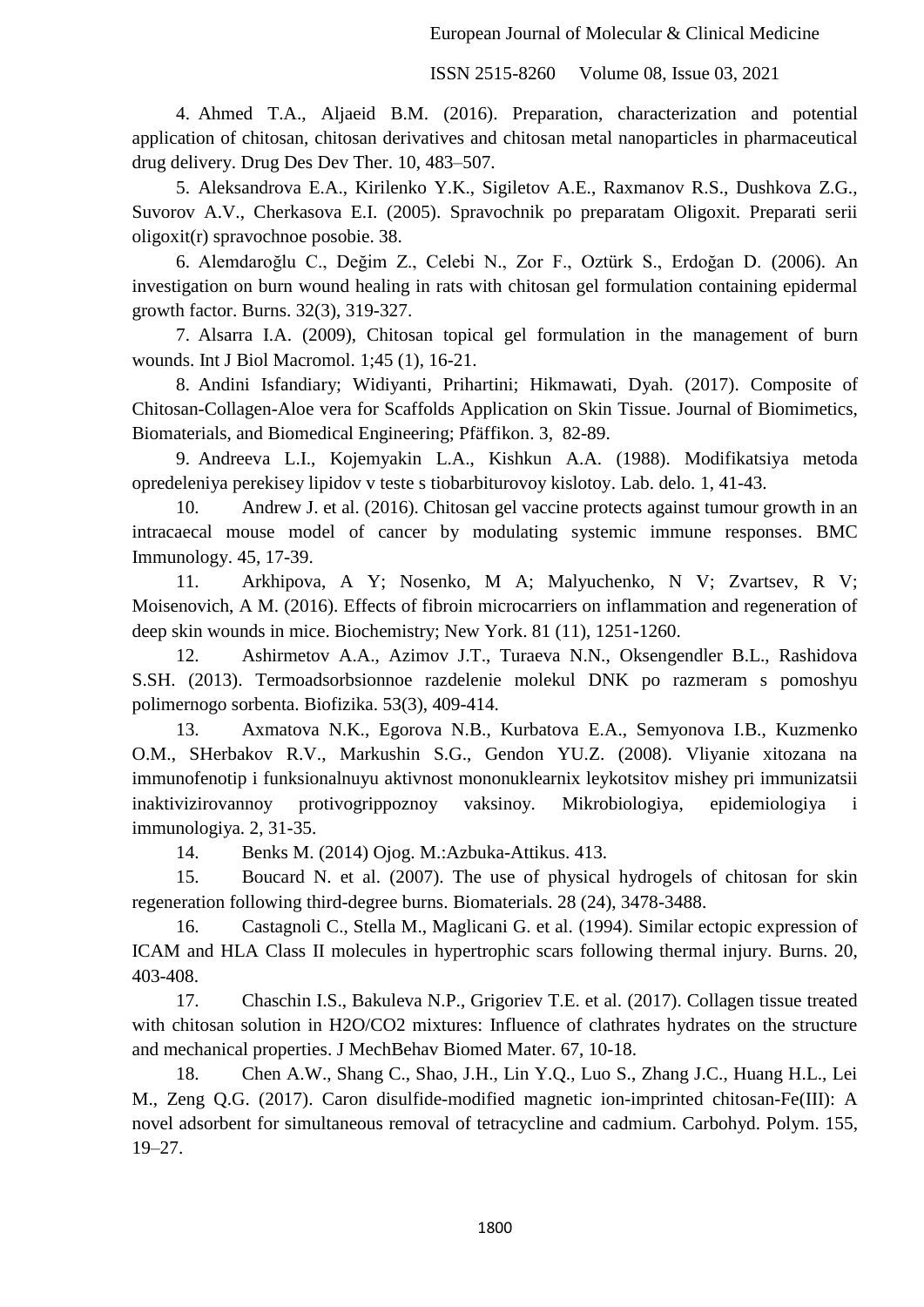19. Cheng Y.H., Hung K.H., Tsai T.H., et al. (2014). Sustained delivery of latanoprost by thermosensitive chitosan-gelatin-based hydrogel for controlling ocular hypertension. Acta Biomaterialia. 10 (10), 4360-4366.

20. Dai T., Tegos G.P., Burkatovskaya M., Castano A.P., Hamblin M.R. (2009). Chitosan acetate bandage as a topical antimicrobial dressing for infected burns. Antimicrob Agents Chemother. 53(2), 393-400.

21. Dong-Won Oha et al. (2017). Formulation and in vitro/in vivo evaluation of chitosan-based film forming gel containing ketoprofen. Drug delivery. 24(1), 1056–1066.

22. Dostovalova A. I. (2004) Lechenie bolnix s ojogami litsa II-III A stepeni gelem xitozana. Avtoref. diss…k.m.n.- Novosibirsk. 17.

23. Dovgileva O.M. (2017). Morfofunksionalnie aspekti posttravmaticheskoy regeneratsii koji v usloviyax vozdeystviya xitozanom. Avtoref. diss…k.m.n.- Kupavna. 19.

24. Du M., Kou L. (2016). Water-soluble chitosan regulates vascular remodeling in hypertension via NFATc1. Eur Heart J. 18, 38.

25. Eroshenko D.V., Korobov V.P. (2017). Adgeziya stafilokokkov - perviy shag k obrazovaniyu bioplenok. Uspexi sovremennoy biologii. 137 (1), 100-112.

26. Evdokimov Y. M. (2002). Obrazovanie jidkokristallicheskix dispersiy kompleksov dvuxsepochechnoy DNK s xitozanom. Molekulyarnaya biologiya. 36(3), 532-541.

27. Fayazov A.D., Kamilov U.R., Sukurov S.I. (2010) Puti uluchsheniya ekstrennoy meditsinskoy pomoshi obojjennom na dogospitalnom etape. Vestnik ekstrennoy meditsini. 3, 128.

28. Fayazov A.D., Shomutalov M.S. (2005). Osobennosti rannego xirurgicheskogo lecheniya obojjennix detskogo vozrasta. Byulleten assotsiatsii vrachey Uzbekistana. 4, 29-30.

29. Fedosov P.A., Slivkin A.I., Nikolaevskiy V.A., Provotorova S.I., Buzlama A.V., Mixaylov E.V. (2015). Izuchenie ranozajivlyayushego deystviya gelya na osnove xitozana s taurinom i allantoinom. Sovremennie problemi nauki i obrazovaniya. 4, 14-28.

30. Gabrielyan N.I., Levitskiy E.R., Dmitriev A.A. (1985). Skriningoviy metod opredeleniya srednix molekul v biologicheskix jidkostyax. Metodicheskie rekomendatsii.- M.: Meditsina. 32.

31. Gafurov Y.M., Mamontova V.A., Rasskazov V.A. (2001). Novie dostijeniya v issledovanii xitina i xitozana. Mater. VI mejdun. konf.- M.: VNIRO. 247-248.

32. Gendon Y.Z., Vasilev YU.M., Markushin S.G., Akopova I.I., Koptyaeva I.B., Krivsov G.G. (2009). Xitozan ad'yuvant dlya inaktivirovannix vaksin protiv virusov grippa ptits. Mikrobiologiya, epidemiologiya i immunologiya.2, 40-46.

33. Goldberg E.D., Urazaevoy O.I. (2013). Patofiziologiya : uchebnik M.: GEOTAR-Media. 1, 2397-2405.

34. Hafner A., Filipovi-Gri J., Voinovich D., Jalsenjak I. (2007). Development and in vitro characterization of chitosan-based microspheres for nasal delivery of promethazine. Drug Develop. Industr. Pharm. 33, 427-436.

35. Hu S., Yu J. et al. (2017). Effects of Sorbic Acid-Chitosan Microcapsules as Antimicrobial Agent on the Properties of Ethylene Vinyl Alcohol Copolymer Film for Food Packaging. Journal Of Food Science..82 (6), 1451-1460.

36. Ivanushko L.A. (2007). Sravnitelnoe izuchenie immunomoduliruyushix svoystv xitozana i ego proizvodnix. Meditsinskaya immunologiya. 9(4-5), 397-404.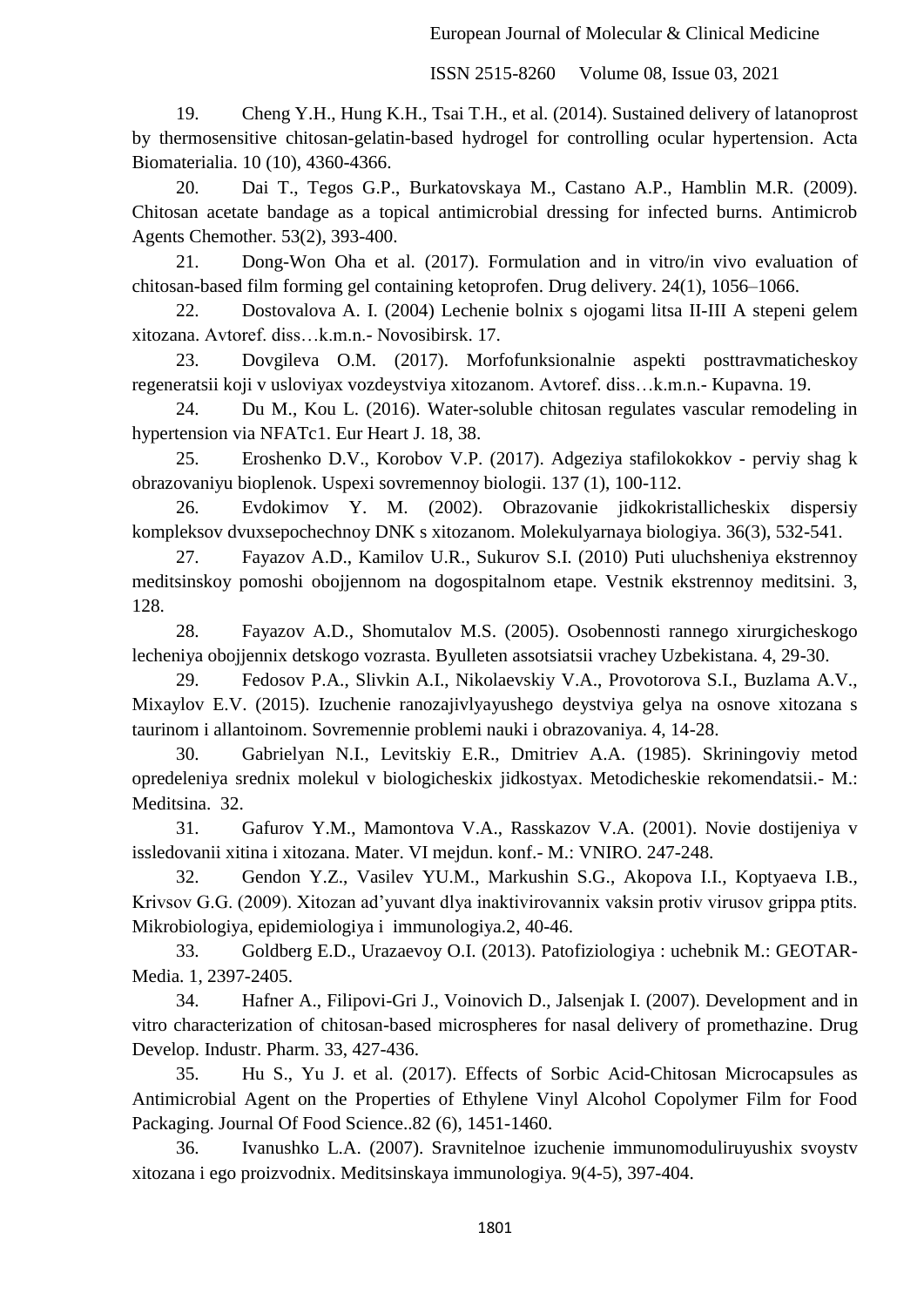37. Jin Y., Ling P.X., He Y.L., Zhang T.M. (2007) Effects of chitosan and heparin on early extension of burns. Burns. 33(8), 1027-1031.

38. Jogolev K.D., Nikitin V.YU., Bulankov YU.I. (1996). Izuchenie vliyaniya preparatov xitozana na techenie ranevogo protsessa. Aktualnie problemi gnoyno-septicheskix infeksiy.– SPb. 36-37.

39. Johnen C., Steffen I., Beichelt D., Bräutigam K., Witascheck T., Toman N., Moser V., Ottomann C., Hartmann B., Gerlach J.C. (2008). Culture of subconfluent human fibroblasts and keratinocytes using biodegradable transfer membranes. Burns.34(5), 655-663.

40. Kheiri A., Moosawi Jorf S.A. (2017). Synthesis and characterization of chitosan nanoparticles and their effect on Fusarium head blight and oxidative activity in wheat. International Journal Of Biological Macromolecules. 102, 526-538.

41. Krijanovskaya E.V. (2008). Biologicheski aktivnie veshestva v veterinarii. Avtoref.diss…d.b.n.- Shelkovo. 41.

42. Krilov K.M., Kozulin D.A., Krilov P.K. (2002). Aktualnie problemi termicheskoy travmi: Materiali Mejdunarodnoy konferensii, posvyash. 70-letiyu NII skoroy pomoshi im. I.I. Djanelidze i 55-letiyu ojogovogo sentra.– SPb. 60- 61.

43. Kulikov S.N. (2009). Antibakterialnaya i antimikoticheskaya aktivnost xitozana: mexanizmi deystviya i rol strukturi. Jurnal mikrobiologii, epidemiologii i immunobiologii. 5, 91- 97.

44. [Lozbina N.V., Bolshakov I.N., Lazarenko V.I.](https://cyberleninka.ru/journal/n/sibirskoe-meditsinskoe-obozrenie) (2015). Svoystva xitozana i ego [primenenie v oftalmologii. Sibirskoe meditsinskoe obozrenie.](https://cyberleninka.ru/journal/n/sibirskoe-meditsinskoe-obozrenie) 2, 82-85.

45. Lu S., Gao W., Gu H.Y. (2008). Construction, application and biosafety of silver nanocrystalline chitosan wound dressing. Burns. 34(5), 623-628.

46. Maniatis T., Fritsch E.E. and Sambrook J. (1982). Molecular Cloning. Cold Spring Harbor Laboratory. 479.

47. Mantha Somasundar, Pillai Sangeeth, Khayambashi Parisa, Upadhyay Akshaya, Zhang Yuli. (2019). Smart Hydrogels in Tissue Engineering and Regenerative Medicine Materials. Basel. 12(20), 323.

48. Medusheva E.O. (2004). Razrabotka, eksperimentalnoe obosnovanie i vnedrenie v xirurgicheskuyu praktiku ranevix pokritiy s kompleksnim nekroliticheskim, antimikrobnim i antioksidantnim deystviem (eksperimentalnoe issledovanie tema dissertatsii i avtoreferata po VAK RF 14.00.27, doktor meditsinskix nauk.

49. Morris V.B., Nimbalkar S., Younesi M. et al. (2017). Mechanical Properties, Cytocompatibility and Manufacturability of Chitosan: PEGDA Hybrid-Gel Scaffolds by Stereolithography. Annals of Biomedical Engineering. 45(1), 286-296.

50. Mubarakshina E.K., Amelina S.E., Yanin V.A., Novosolov V.I. (2007). Vliyanie vklada klyuchevix faktorov, uchastvuyushix v regeneratsionnix protsessax respiratornogo epiteliya. Biologiya nauka XXI veka. Sbornik tezisov.- Pushino. 121.

51. Muzzio N.E., Pasquale M.A. et al. (2017). Enhanced antiadhesive properties of chitosan/hyaluronic acid polyelectrolyte multilayers driven by thermal annealing: Low adherence for mammalian cells and selective decrease in adhesion for Gram-positive bacteria. Mater SciEng C Mater Biol Appl. 80, 677-687.

52. Olga A., Igor A. (2019). [Biodegradiruemie izdeliya na osnove fibroina shelka dlya](https://www.google.com/books?hl=ru&lr=&id=fjW6DwAAQBAJ&oi=fnd&pg=PA12&dq=%D1%85%D0%B8%D1%82%D0%BE%D0%B7%D0%B0%D0%BD+%D0%B2%D1%8B%D0%B4%D0%B5%D0%BB%D0%B5%D0%BD%D0%BD%D1%8B%D0%B9+%D0%B8%D0%B7+%D0%BA%D0%BE%D0%BA%D0%BE%D0%BD%D0%BE%D0%B2+%D1%88%D0%B5%D0%BB%D0%BA%D0%BE%D0%BF%D1%80%D1%8F%D0%B4%D0%B0&ots=8XjdUAB4yR&sig=ssqajZ6skN3SodErdKPCfZJ24j8)  [tkanevoy injenerii i regenerativnoy meditsini.](https://www.google.com/books?hl=ru&lr=&id=fjW6DwAAQBAJ&oi=fnd&pg=PA12&dq=%D1%85%D0%B8%D1%82%D0%BE%D0%B7%D0%B0%D0%BD+%D0%B2%D1%8B%D0%B4%D0%B5%D0%BB%D0%B5%D0%BD%D0%BD%D1%8B%D0%B9+%D0%B8%D0%B7+%D0%BA%D0%BE%D0%BA%D0%BE%D0%BD%D0%BE%D0%B2+%D1%88%D0%B5%D0%BB%D0%BA%D0%BE%D0%BF%D1%80%D1%8F%D0%B4%D0%B0&ots=8XjdUAB4yR&sig=ssqajZ6skN3SodErdKPCfZJ24j8) books.google.com.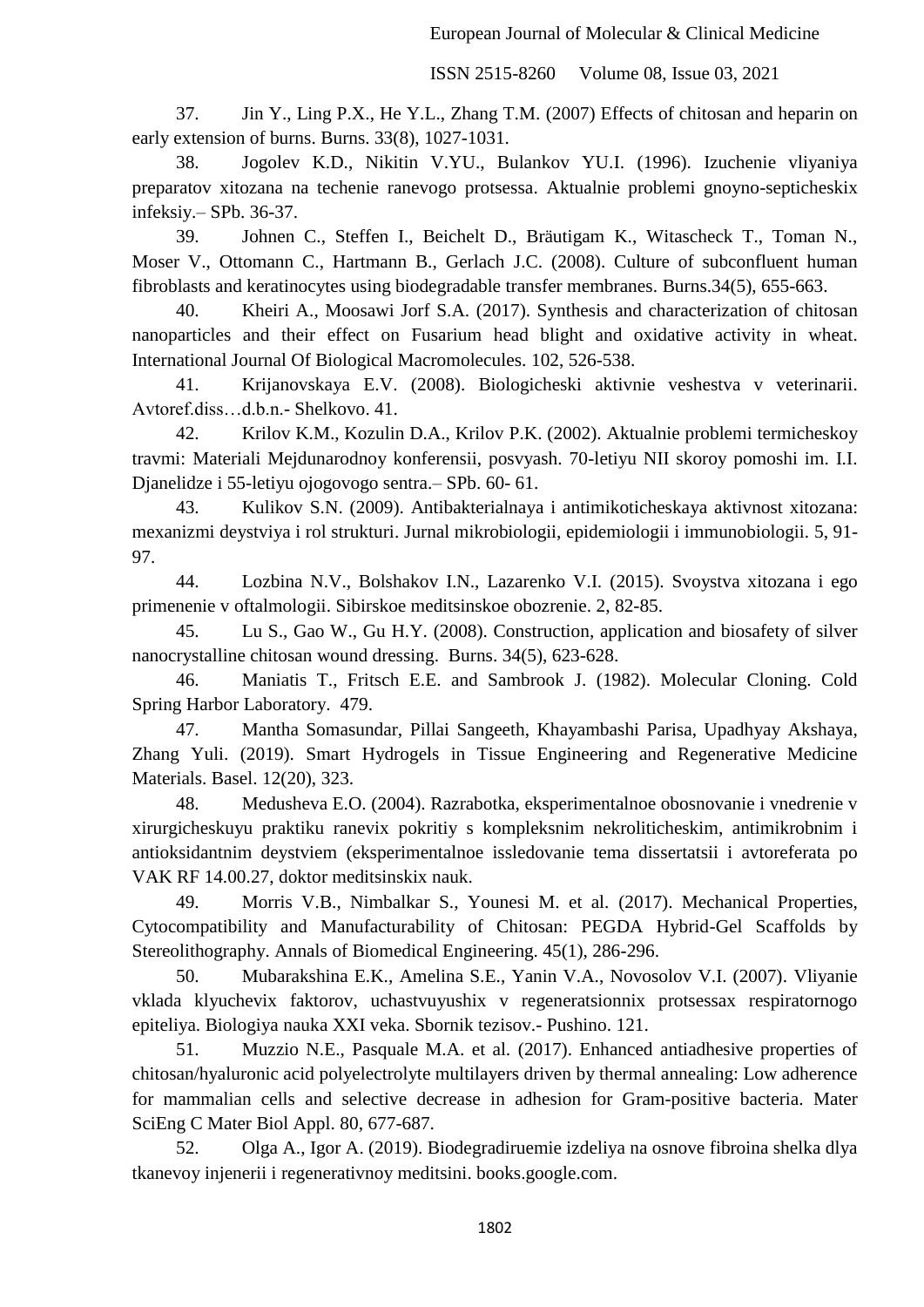53. Panarin E.F., Pinaev G.P., Blinova M.I., Yudinseva N.M. (2008). Sozdanie plyonochnix poristix matrichnix materialov na osnove xitozana s kollagenom dlya formirovaniya mnogosloynix plastov keratinotsitov, prednaznachennix dlya transplantatsii na ranu. Fundamentalnie nauki – meditsine. Tezisi dokladov.- M. 116-117.

54. Panov V.V., Paramonov B.A., Nikonov B.A. i dr. (2003). Novie dostijeniya v issledovanii xitina i xitozana: Mater. VII mejdun. konf.- M.: VNIRO. 185-186.

55. Petrovich Y.A. (2008). Xitozan: struktura i svoystva. Ispolzovanie v meditsine. Stomatologiya. 87(4), 72-77.

56. Rashidova S.S., Milusheva R.Y. (2009). Xitin i xitozan *Bombyx mori*: sintez, svoystva i primenenie.– Tashkent: FAN, 246.

57. Rashidova S.S., Reshetnikova I.V., Milusheva R.Y., Nabiev A.N., Matmuratov S.M, Aripova N.U. (2009). Issledovanie protivoojogovogo deystviya perevyazochnogo materiala na osnove xitozana *Bombyx mori.* Respublikanskaya nauchno-texnicheskaya konferensiya. «Aktualnie problemi ximii, fiziki i texnologii polimerov».- Tashkent. 111.

58. Roul J., Mohapatra R., Kumar S. Sahoo. (2016). Antimicrobial activity of novel shitosan/cloisite 10A nanocomposite: Preparation, optimization, characterization and drug delivery Behavior. J. Pharm. Sci. 29(4), 145-1150.

59. Sanotsko I.V. (1970). Metodi opredeleniya toksichnosti i opasnosti ximicheskix veshestv.- M.: Meditsina. 108-114.

60. Sezer A.D. et al. (2007). Chitosan film containing fucoidan as a wound dressing for dermal burn healing: preparation and in vitro/in vivo evaluation. AAPS PharmSciTech. 24;8(2), 39.

61. Shagdarova B.S., Ilina A.V., Varlamov V.P. (2016). Antibakterialnaya aktivnost alkilirovannix i atsilirovannix proizvodnix nizkomolekulyarnogo xitozana. Prikladnaya bioximiya i mikrobiologiya. 52(2), 237-241.

62. Shahla Khalili, Saied Nouri Khorasani, Seyed Mohammad Razavi, Batool Hashemibeni, Ali Tamayol. (2019). Nanofibrous Scaffolds with Biomimetic Composition for Skin Regeneration Received. Applied Biochemistry and Biotechnology 187, 1193–1203.

63. [Shakirov B.M.](https://www.scopus.com/authid/detail.uri?origin=resultslist&authorId=8911963800&zone=) (2014). [Treatment of sandal burns of the feet in children in a](https://www.scopus.com/record/display.uri?eid=2-s2.0-84896094379&origin=resultslist&sort=plf-f&src=s&nlo=&nlr=&nls=&sid=c1f62c57476f328531a90cad4b4b4d7a&sot=aff&sdt=a&sl=51&s=AF-ID%28%22Samarkand+State+Medical+Institute%22+60113279%29&relpos=48&citeCnt=2&searchTerm=)  [moist environment.](https://www.scopus.com/record/display.uri?eid=2-s2.0-84896094379&origin=resultslist&sort=plf-f&src=s&nlo=&nlr=&nls=&sid=c1f62c57476f328531a90cad4b4b4d7a&sot=aff&sdt=a&sl=51&s=AF-ID%28%22Samarkand+State+Medical+Institute%22+60113279%29&relpos=48&citeCnt=2&searchTerm=) [Burns.](https://www.scopus.com/sourceid/29574?origin=resultslist) 40(3), 520-524.

64. [Shakirov, B.M.,](https://www.scopus.com/authid/detail.uri?origin=resultslist&authorId=8911963800&zone=) [Ahmedov, Y.M.,](https://www.scopus.com/authid/detail.uri?origin=resultslist&authorId=56015700500&zone=) [Hakimov, E.A.,](https://www.scopus.com/authid/detail.uri?origin=resultslist&authorId=56015168400&zone=) [Tagaev, K.R.,](https://www.scopus.com/authid/detail.uri?origin=resultslist&authorId=25932479800&zone=) [Karabaev, B.H.](https://www.scopus.com/authid/detail.uri?origin=resultslist&authorId=56015275400&zone=) (2013). [Suicidal burns in samarkand burn centers and their consequences/](https://www.scopus.com/record/display.uri?eid=2-s2.0-84892970706&origin=resultslist&sort=plf-f&src=s&nlo=&nlr=&nls=&sid=c1f62c57476f328531a90cad4b4b4d7a&sot=aff&sdt=a&sl=51&s=AF-ID%28%22Samarkand+State+Medical+Institute%22+60113279%29&relpos=50&citeCnt=1&searchTerm=)/ [Annals of Burns and](https://www.scopus.com/sourceid/19700188351?origin=resultslist)  [Fire Disasters.](https://www.scopus.com/sourceid/19700188351?origin=resultslist) 26(4), 217-220.

65. [Shakirov, B.M.,](https://www.scopus.com/authid/detail.uri?origin=resultslist&authorId=8911963800&zone=) [Tagaev, K.R.,](https://www.scopus.com/authid/detail.uri?origin=resultslist&authorId=25932479800&zone=) [Tursunov, B.S.,](https://www.scopus.com/authid/detail.uri?origin=resultslist&authorId=7003696364&zone=) [Achtamov, D.A.](https://www.scopus.com/authid/detail.uri?origin=resultslist&authorId=25932119300&zone=) (2009). [L-form](https://www.scopus.com/record/display.uri?eid=2-s2.0-60449118461&origin=resultslist&sort=plf-f&src=s&nlo=&nlr=&nls=&sid=c1f62c57476f328531a90cad4b4b4d7a&sot=aff&sdt=a&sl=51&s=AF-ID%28%22Samarkand+State+Medical+Institute%22+60113279%29&relpos=60&citeCnt=1&searchTerm=)  [plastics in the treatment of post-burn trophic ulcers and cicatrices of the foot calcaneal area.](https://www.scopus.com/record/display.uri?eid=2-s2.0-60449118461&origin=resultslist&sort=plf-f&src=s&nlo=&nlr=&nls=&sid=c1f62c57476f328531a90cad4b4b4d7a&sot=aff&sdt=a&sl=51&s=AF-ID%28%22Samarkand+State+Medical+Institute%22+60113279%29&relpos=60&citeCnt=1&searchTerm=) Journal of [Plastic, Reconstructive and Aesthetic Surgery.](https://www.scopus.com/sourceid/4000148817?origin=resultslist) 62(3), 59-63.

66. [Shakirov, B.M.](https://www.scopus.com/authid/detail.uri?origin=resultslist&authorId=8911963800&zone=) (2007). [Foot postburn bent contracture deformities.](https://www.scopus.com/record/display.uri?eid=2-s2.0-35748961982&origin=resultslist&sort=plf-f&src=s&nlo=&nlr=&nls=&sid=c1f62c57476f328531a90cad4b4b4d7a&sot=aff&sdt=a&sl=51&s=AF-ID%28%22Samarkand+State+Medical+Institute%22+60113279%29&relpos=61&citeCnt=9&searchTerm=) [Burns.](https://www.scopus.com/sourceid/29574?origin=resultslist) 33(8), 1054-1058.

67. Shavandi A. et al. (2017). Antioxidant and functional properties of protein hydrolysates obtained from squid pen chitosan extraction effluent. Food Chemistry. 227(15), 194-201.

68. Shipitsina G.I., Ataxanova B.A., Kadirova D.A., Turakulov Y.X. (1988). Videlenie tireoglobulinovoy mRNK iz kletok uzlovogo eutireoidnogo zoba cheloveka i sintez komplementarnoy ey DNK. DAN SSSR. 294(8), 1486-1492.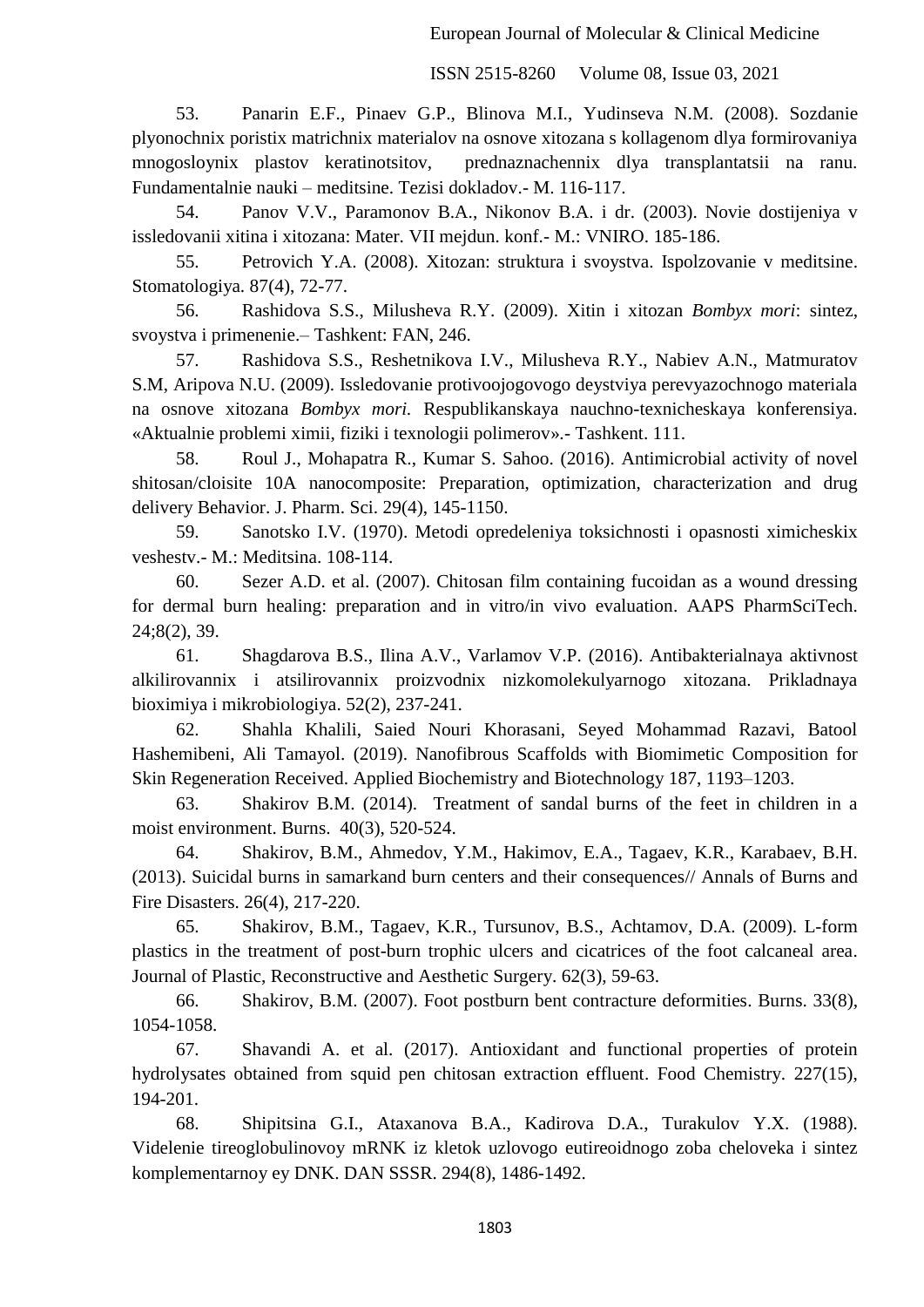69. Slivkin A.I., Lapenko V.L., Arzamassev A.P., Bolgov A.A. (2005). Aminoglyukani v kachestve biologicheski aktivnix komponentov lekarstvennix sredstv (obzor za period 2000-2004 g.). Vestnik VGU. Seriya: Ximiya. Biologiya. Farmatsiya. 2, 73–87.

70. Stekolnikov L.I., Shaxtmeystr I.YA., Sevastyanov B.A., Shilov G.G., Soyukov E.A. (1986). Eksperimentalnoe issledovaniya ranozajivlyayushego deystviya preparata ronidaza. Sbornik nauch.tr. Eksperimentalno–klinicheskie aspekti reparativnix protsessov i ix metodi stimulirovaniya.- M. 73-76.

71. Togaybaeva A.Y., Kurguzkin A.A. i dr. (1988). Sposob diagnostiki endogennoy intoksikatsii. Laboratornoe delo. 9, 22-25.

72. Uporova T.M. (2015). Restriktiruyushie komponenti sistemi xozyayskoy spetsifichnosti DNK bakteriy koli-dizenteriynoy gruppi : il RGB OD 61:85-3/100.

73. Ushakov V.G. (2008). Metodicheskie rekomendatsii. Xitozan primorskiy. 35.

74. Vengerovich N.G., Xripunov A.K., Ruzanova E.A. (2016). Regenerativnaya terapiya tkanevimi protektornimi sitokinami na osnove bakterialnoy sellyulozi. Vestnik Sankt-Peterburgskogo universiteta. Seriya 11 «Meditsina». 11(1), 36-46.

75. Vildyaeva M.V. (2009). Obosnovanie primeneniya meksidanta v kompleksnom lechenii bolnix s termicheskoy travmoy. Avtoref.diss…k.m.n.- Saransk. 20.

76. Xabibullaev B.B. (2005). Korreksiya vtorichnix immunodefitsitov xitozanom i ego kompleksami v eksperimente. Avtoref. diss…k.m.n.- Tashkent. 25.

77. Yurkina N.O., Korobov V.P. Polyudova T.V. (2017). Vliyanie xitozanov na adgeziyu i formirovanie bioplenok mycobacterium smegmatis. Vestnik PNIPU. 2, 25-28.

78. Zelenetskiy A.N., Akopova T.A., Chernishenko A.O., Ivanov P.L., Zelenetskiy S.N., Jorin V.A., Markvicheva E.A. (2008). Fundamentalnie nauki – meditsine. Tezisi dokladov.- M. 111-112.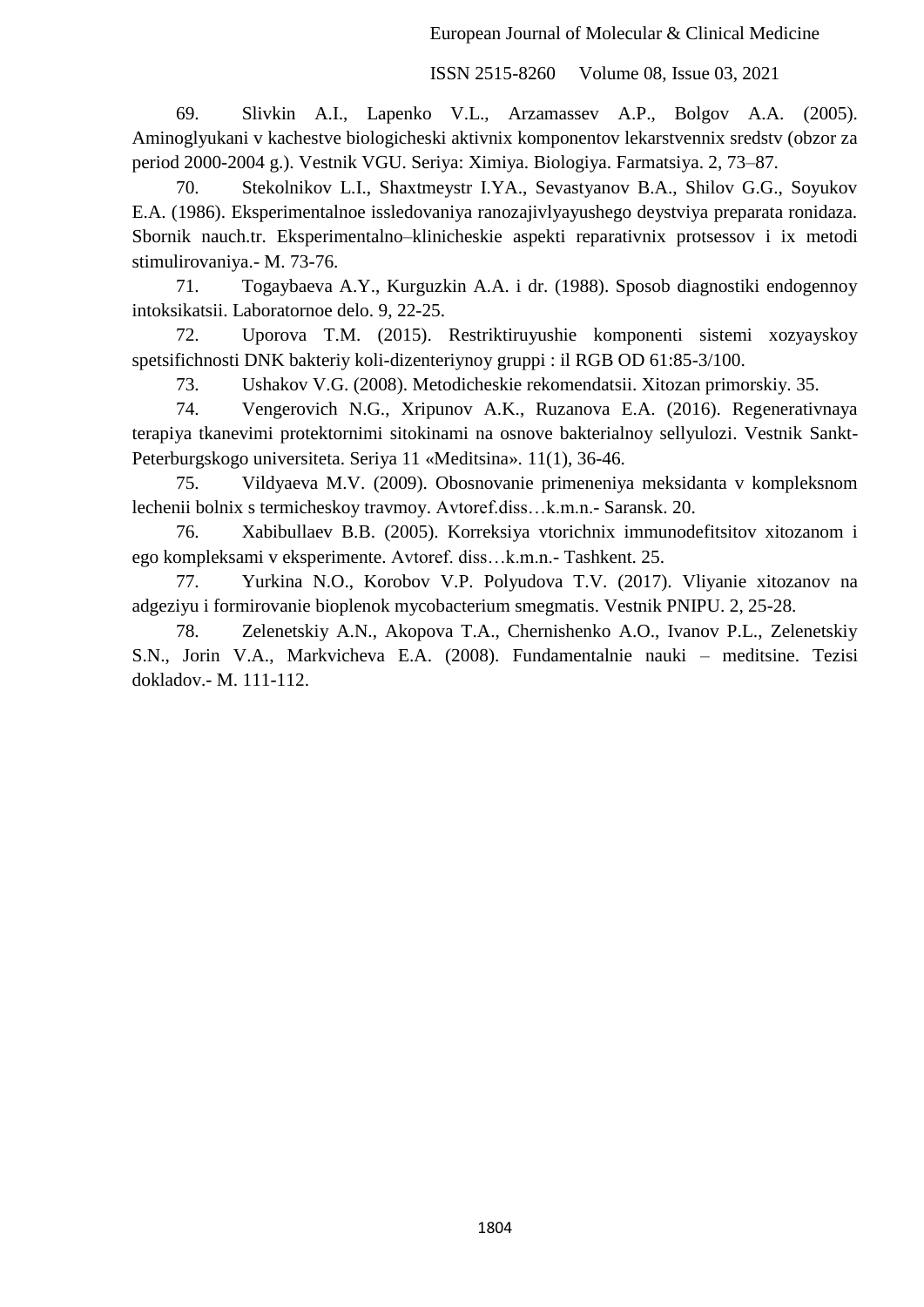

Appendix

Track: M - marker λ / Hind III; 1 - chitosan I; 2 - chitosan II; 3 - chitosan III; 4 - chitosan IV.

**Fig. 1.** Electrophoretic separation of products of bacteriophage λ DNA hydrolysis by endonuclease Hind III in the presence of various types of chitosan.



Track: M - marker 1mkg  $\lambda$  / 20ED Hind III; 1 - 1 μg DNA from normal skin cells; 2,3,4 - 1, 3 and 5 μg, respectively, DNA of skin cells with a third degree burn; 5,6,7 - 1, 3 and 5 μg, respectively, DNA of skin cells with a burn of III degree using 5 μl of ChS-I.

**Figure: 2.** Electropherogram of chitosan-I binding with DNA of skin cells of white outbred rats (intact and on the 3rd day after burn).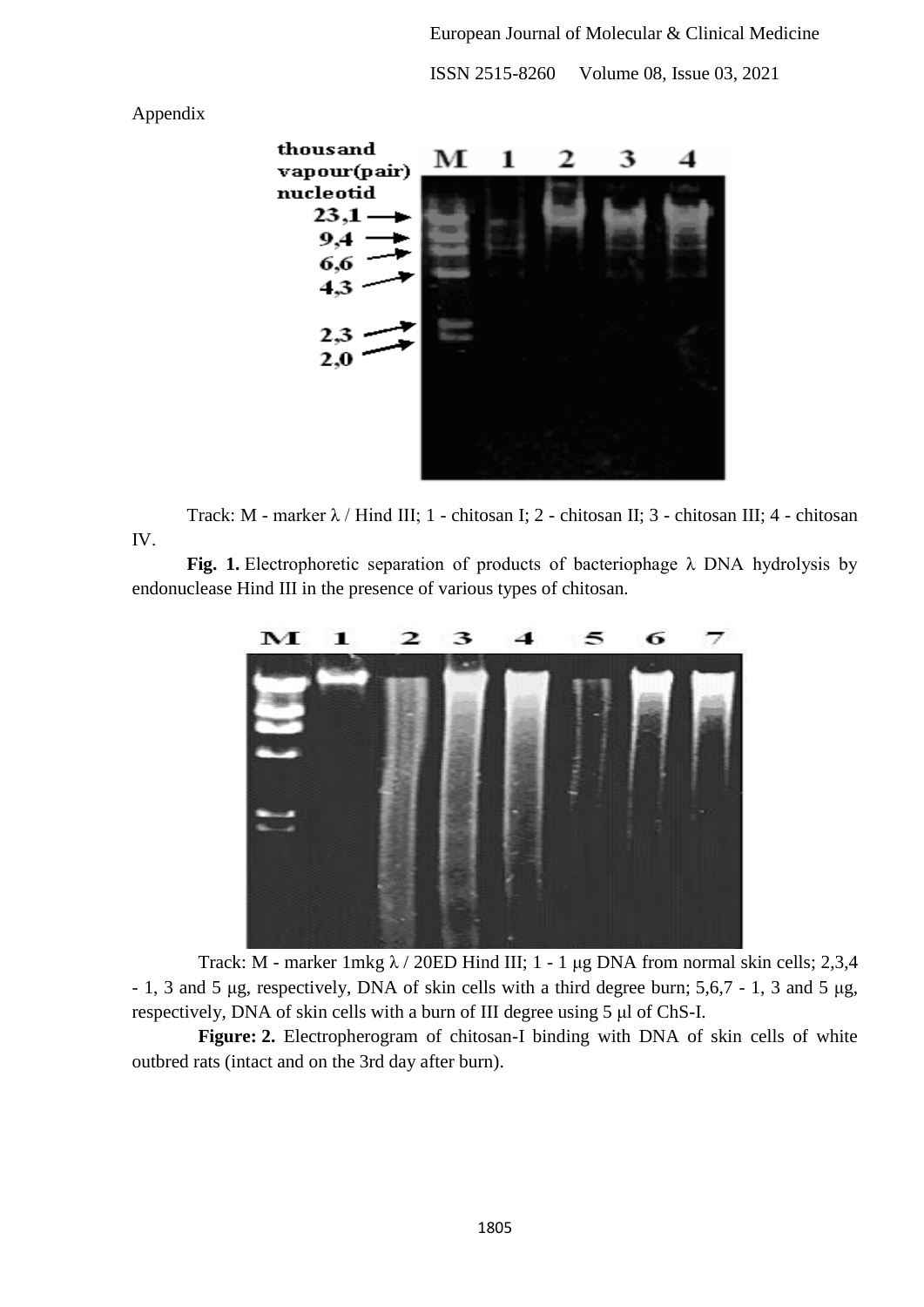ISSN 2515-8260 Volume 08, Issue 03, 2021



Track: M - marker, 1, 14 - intact phage λ DNA; 2, 6, 10 –KhZ-1; 3, 7, 11 - KhZ-2; 4, 8, 12 - levomikol; 5, 9, 13 - untreated; 15 - intact DNA of skin cells, normal.

**Figure: 3.** Analysis of internucleosomal DNA degradation of skin cells with burns of III degree (intact and on the 3rd day after the burn).

Table 1

| $D1$ and N <sub>1</sub> A of skin cens with grade in buring, $M \pm m$ , $H = 10$ |                                                              |                |                |                |                             |                |                |                     |
|-----------------------------------------------------------------------------------|--------------------------------------------------------------|----------------|----------------|----------------|-----------------------------|----------------|----------------|---------------------|
|                                                                                   | Inclusion of the labeled precursor, in % of the intact group |                |                |                |                             |                |                |                     |
| Day                                                                               | Chitosan $-1$                                                |                | Chitosan $-2$  |                | Levomikol                   |                | Control        |                     |
|                                                                                   | $\rm{^3H}$                                                   | $^{14}C$ -     | $\rm{^{3}H-}$  | $^{14}C-$      | $\rm{^3H}$                  | $^{14}C-$      | $\rm{^{3}H}$ - | ${}^{14}$ C-uridine |
|                                                                                   | thymidine                                                    | uridine        | thymidine      | uridine        | thymidine                   | uridine        | thymidine      |                     |
| 3                                                                                 | $52,0+0,3$                                                   | $40,0{\pm}0,3$ | $45,8 \pm 0,1$ |                | $38,0\pm0.28$ 40,0 $\pm0.3$ | $32,0+0,2$     | $48,0 \pm 0.3$ | $35,0 \pm 0.37$     |
|                                                                                   | 9                                                            |                | x              |                |                             |                |                |                     |
| $\overline{7}$                                                                    | $72,0+0,5$                                                   | $67,2{\pm}0.2$ | $60,4{\pm}0,4$ | $57,4 \pm 0.2$ | $58,8 \pm 0,1$              | $50,0{\pm}0,1$ | $27,8 \pm 0.3$ | $23,4\pm0,18$       |
|                                                                                   | 9                                                            |                |                |                | 6                           |                |                |                     |
| 10                                                                                | $94,0 \pm 0.3$                                               | $90,0{\pm}0.3$ | $88,2{\pm}0,4$ | $80,0{\pm}0.3$ | $75,5 \pm 0.2$              | $70,0{\pm}0.2$ | $25,5+0,2$     | $20,0 \pm 0.35$     |
|                                                                                   | $\mathcal{D}_{\cdot}$                                        |                |                |                |                             |                |                |                     |

# **Influence of chitosan on the incorporation of <sup>3</sup>H-thymidine and <sup>14</sup>C-uridine into DNA and RNA of skin cells with grade III burns,**  $M + m$ **,**  $n = 10$

\* P <0.01 in relation to control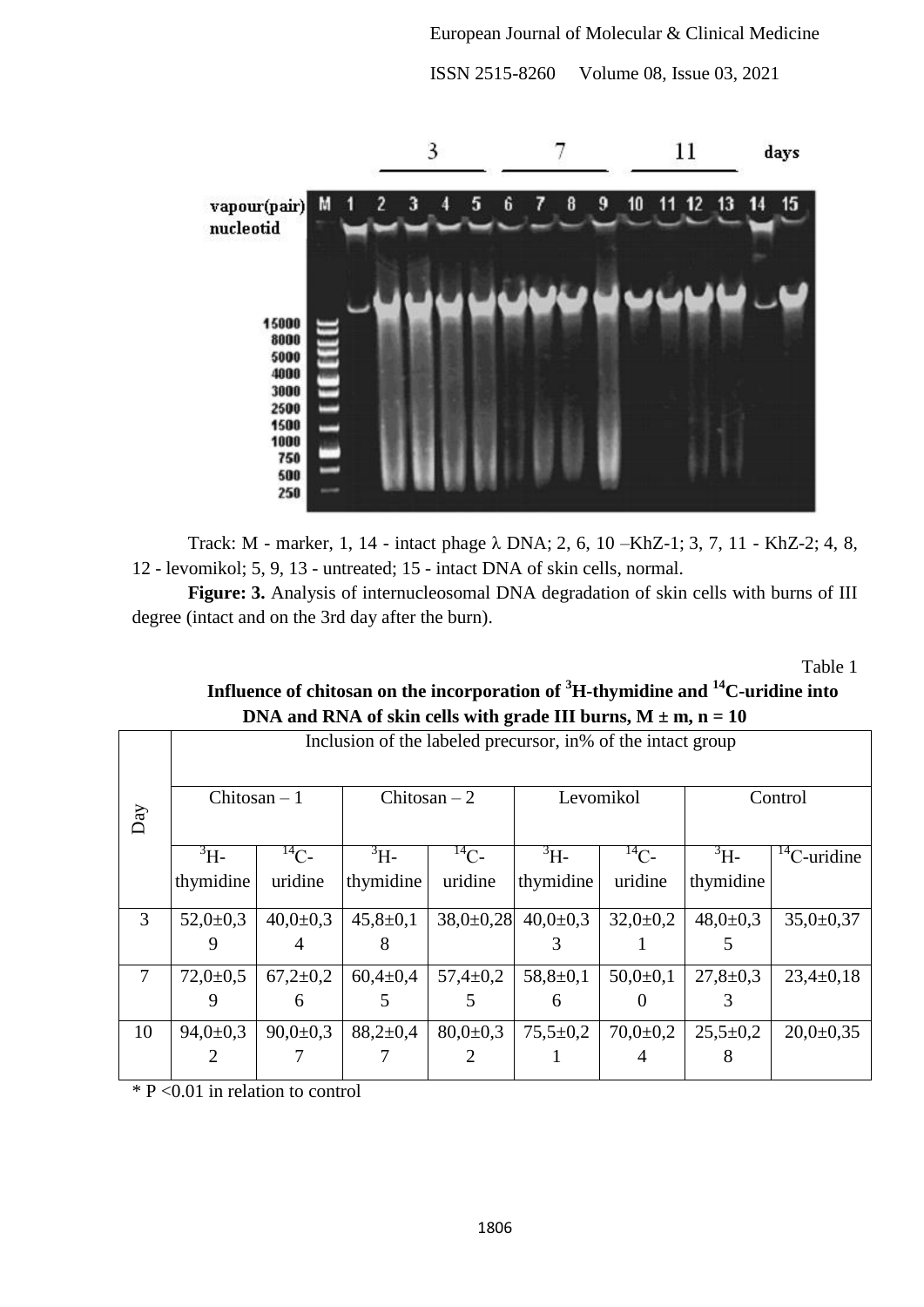ISSN 2515-8260 Volume 08, Issue 03, 2021

| Table 3.4.1 |
|-------------|
|             |

Change in the sorption capacity of erythrocytes in the blood during the correction of experimental thermal injury,  $M \pm m$ ,  $n = 25$ 

|                |           | SSE, %                        |                                     |                          |  |
|----------------|-----------|-------------------------------|-------------------------------------|--------------------------|--|
| Groups         |           |                               |                                     |                          |  |
|                |           | 3-th day                      | 7-th day                            | 10-th day                |  |
|                |           |                               |                                     |                          |  |
| 1              | $ChS-1$   | $89,12\pm0,02^{\text{a,c,d}}$ | $68,84\pm0,02$ <sup>a,c,d</sup>     | $58,14\pm0,01^{a,c,d}$   |  |
|                |           |                               |                                     |                          |  |
| 2              | $ChS-2$   | $91,8 \pm 0,06^{a,b,d}$       | $85,81\pm0.01^{a,b,d}$              | $66,89 \pm 0.01^{a,b,d}$ |  |
|                |           |                               |                                     |                          |  |
| 3              | Levomikol | $96,88 \pm 0,02^{a,b,c}$      | $90,87 \pm 0,02^{\overline{a},b,c}$ | $77,79 \pm 0.01^{a,b,c}$ |  |
|                |           |                               |                                     |                          |  |
| $\overline{4}$ | Control   | 99,97±0,005                   | $90,84\pm0,12$                      | 87,78±0,007              |  |
|                |           |                               |                                     |                          |  |
| 5<br>Intact    |           | $46,7 \pm 0.02$               |                                     |                          |  |
|                |           |                               |                                     |                          |  |

 $P \leq 0.05$ : a - from the control group,

b, c, d - from indicators of 1-, 2- 3-groups, respectively.

# Table 3.

Change in the content of average molecular peptides in blood serum upon correction of experimental thermal injury,  $M \pm m$ ,  $n = 25$ 

| Groups         |           | MMP, conv.unit                   |                                |                                |  |
|----------------|-----------|----------------------------------|--------------------------------|--------------------------------|--|
|                |           | $3-th day$                       | 7-th day                       | 10-th day                      |  |
|                | $ChS-1$   | $0,206\pm0,006^{\mathrm{a,c,d}}$ | $0,152\pm0,005^{\text{a,c,d}}$ | $0,144\pm0,006^{\text{a,c,d}}$ |  |
| $\overline{2}$ | $ChS-2$   | $0,225\pm0,004$ <sup>a,b,d</sup> | $0,202\pm0,005^{\text{a,b,d}}$ | $0,169\pm0,004^{a,b,d}$        |  |
| 3              | Levomikol | $0,215\pm0,006^a$                | $0,251 \pm 0,002^a$            | $0,138\pm0,003^{a,b}$          |  |
| $\overline{4}$ | Control   | $0,230\pm0,006$                  | $0,259\pm0,002$                | $0,338\pm0,003$                |  |
| 5              | Intact    |                                  | $0,142\pm0,001$                |                                |  |

Note:  $P \le 0.05$ : a - from the control group, b, c, d, - from indicators of 1-, 2- 3-groups, respectively, significantly

Correction of thermal burns with СhS-1 experimental